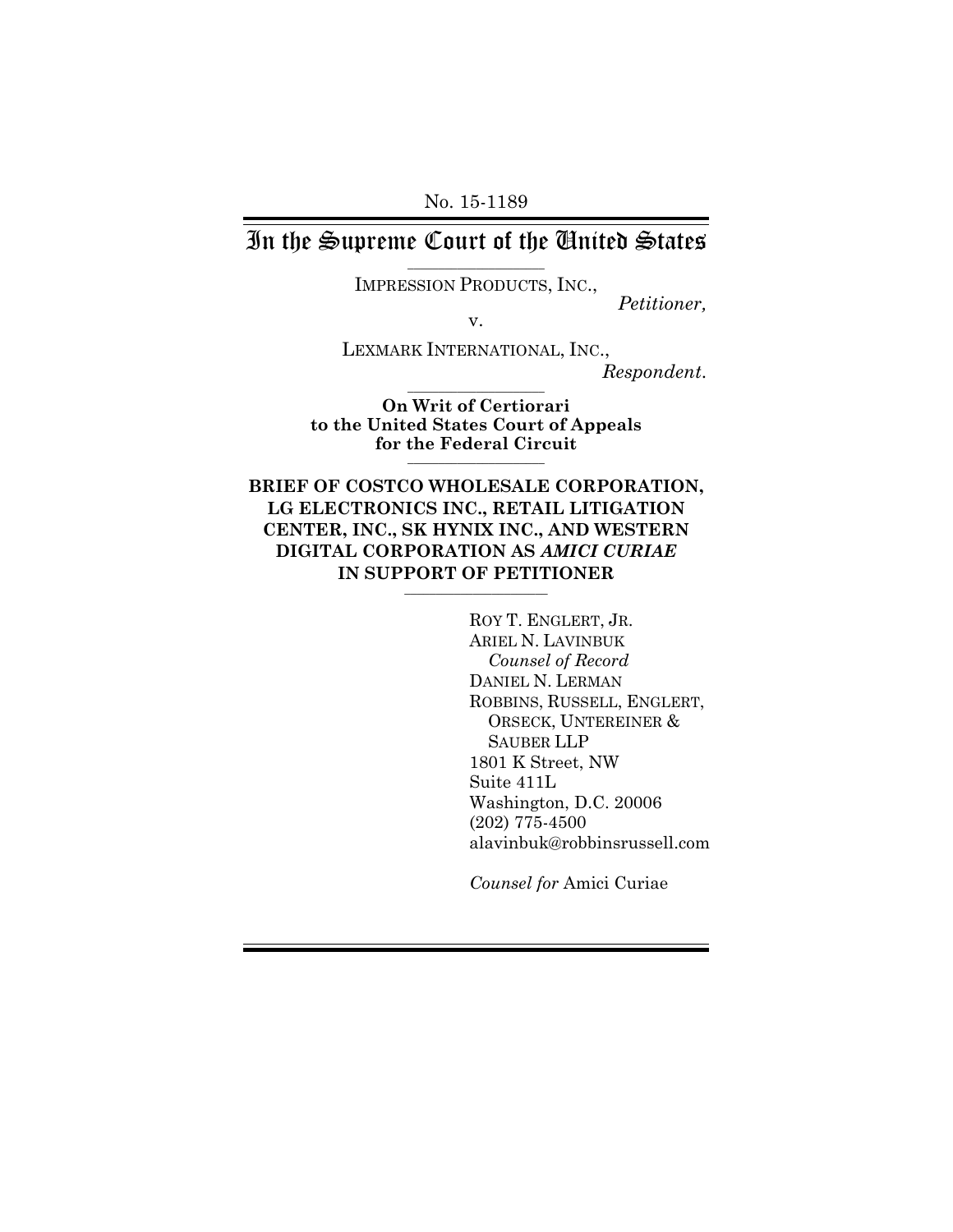# **TABLE OF CONTENTS**

| INTEREST OF THE AMICI CURIAE  1                                                                                                                                      |  |
|----------------------------------------------------------------------------------------------------------------------------------------------------------------------|--|
|                                                                                                                                                                      |  |
|                                                                                                                                                                      |  |
| THE DECISION BELOW WILL HARM<br>I.                                                                                                                                   |  |
| A. The Federal Circuit's Exhaustion<br>Rules Impose Enormous Costs For<br>Manufacturers, Retailers, And                                                              |  |
| B. The Policy Concerns This Court<br>Recognized In Kirtsaeng Are Equally<br>Applicable In The Patent Context 14                                                      |  |
| THE DECISION BELOW CONFLICTS<br>II.<br>THIS COURT'S HOLDINGS<br><b>WITH</b><br>THAT POST-SALE RESTRICTIONS<br>IMPERMISSIBLY EXPAND THE<br>PATENT MONOPOLY AND THWART |  |
| The Patent-Exhaustion Doctrine<br>$A_{1}$<br>Promotes Competition And<br>Implements Congress's Limitations<br>On The Patent Monopoly  19                             |  |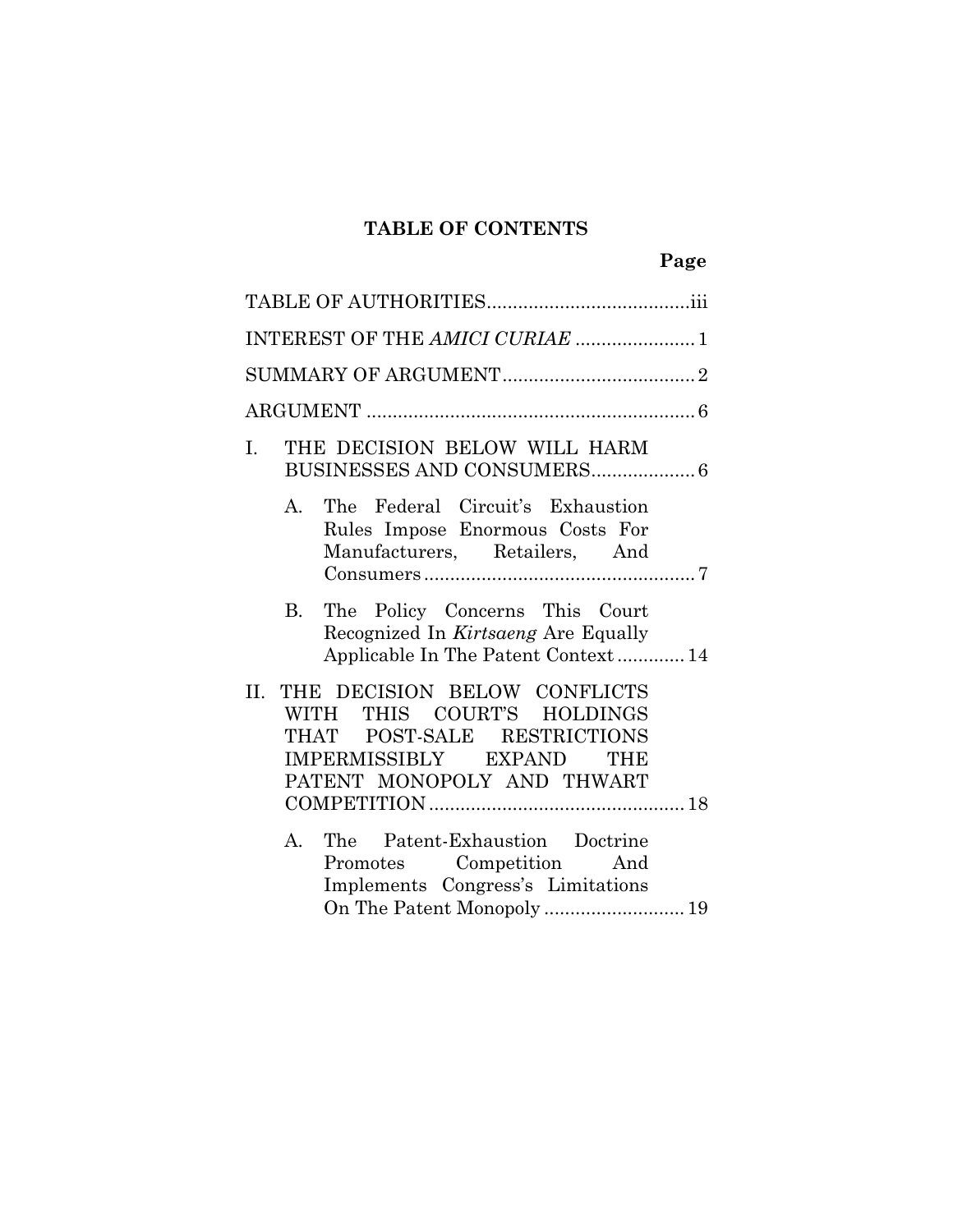## **TABLE OF CONTENTS—cont'd**

# **Page**

|                | B. The Decision Below Wrongly Holds<br>That The Patent Laws Can Be Used<br>To Enforce Any Post-Sale Restriction |  |
|----------------|-----------------------------------------------------------------------------------------------------------------|--|
|                |                                                                                                                 |  |
| $\mathbf{C}$ . | Any Ability Patentees Retain To<br>Restrict The Use Of Patented<br>Articles Is Grounded In Non-Patent           |  |
|                |                                                                                                                 |  |
|                | D. Kirtsaeng's International-Exhaustion<br>Rule Applies With Equal Force In                                     |  |
|                |                                                                                                                 |  |
|                |                                                                                                                 |  |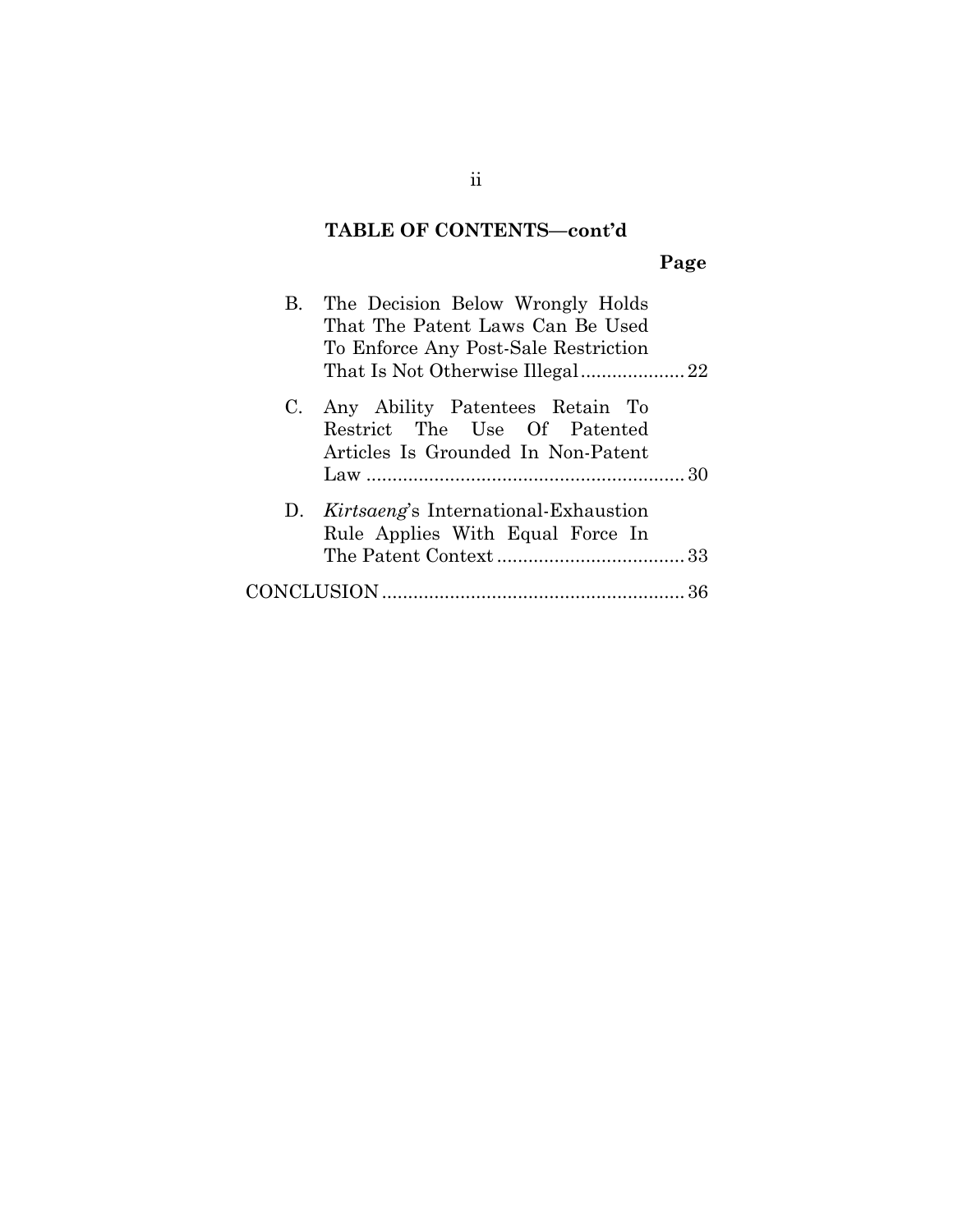## **TABLE OF AUTHORITIES**

### **Cases**

| Adams v. Burke,                                                                     |
|-------------------------------------------------------------------------------------|
|                                                                                     |
| Amini Innovation Corp. v. Anthony Calif., Inc.,<br>439 F.3d 1365 (Fed. Cir. 2006)17 |
| Astoria Fed. Sav. & Loan Ass'n v. Solimino,                                         |
| Bauer & Cie v. O'Donnell,                                                           |
| Bloomer v. McQuewan,                                                                |
| Bobbs-Merrill Co. v. Straus,                                                        |
| Bonito Boats, Inc. v. Thunder Craft<br>Boats, Inc.,                                 |
| <b>Boston Store of Chicago v. American</b><br>Graphophone Co.,                      |
| Bowman v. Monsanto Co.,                                                             |
| CBS, Inc. v. Scorpio Music Distribs., Inc.,                                         |
| $e$ Bay Inc. v. MercExchange, L.L.C.,                                               |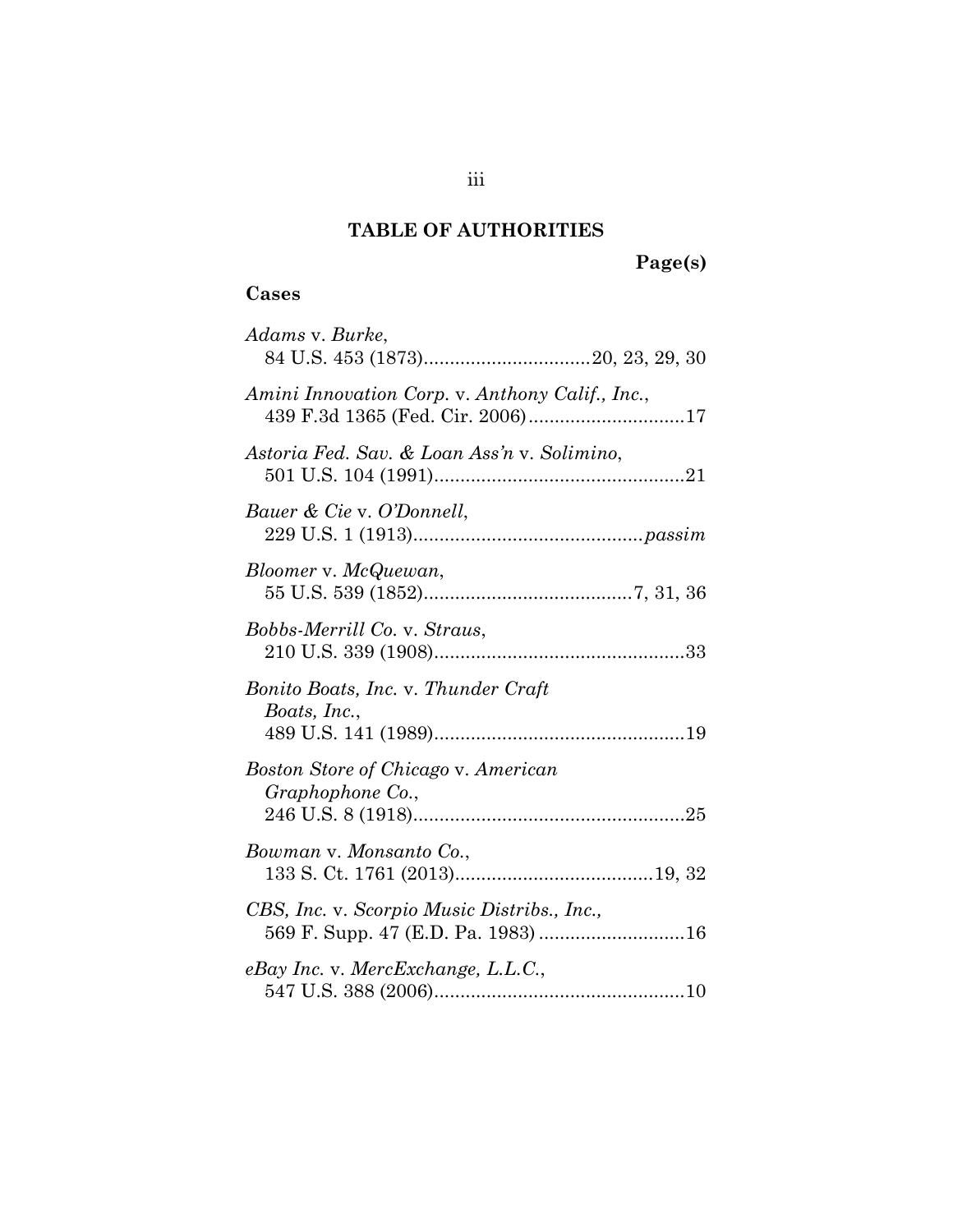# **TABLE OF AUTHORITIES—cont'd**

**Page(s)** 

| Gemmy Indus. Corp. v. Chrisha<br>Creations Ltd.,                                     |
|--------------------------------------------------------------------------------------|
| 452 F.3d 1353 (Fed. Cir. 2006)17                                                     |
| Gen. Talking Pictures Corp. v. W. Elec. Co.,                                         |
| In re Indep. Serv. Orgs. Antitrust Litig.,<br>203 F.3d 1322 (Fed. Cir. 2000)17       |
| Jazz Photo Corp. v. Int'l Trade Comm'n,                                              |
| Keeler v. Standard Folding Bed Co.,                                                  |
| Kirtsaeng v. John Wiley & Sons, Inc.,                                                |
| LG Elecs., Inc. v. Hitachi, Ltd.,<br>655 F. Supp. 2d 1036 (N.D. Cal. 2009) 15        |
| Mallinckrodt, Inc. v. Medipart, Inc.,<br>976 F.2d 700 (Fed. Cir. 1992) 4, 23, 25, 28 |
| Microsoft Corp. v. <i>i4i Ltd.</i> P'ship,                                           |
| Motion Picture Patents Co. v. Universal<br>Film Mfg. Co.,                            |
|                                                                                      |
| Omega S.A. v. Costco Wholesale Corp.,<br>No. 04-05443, 2007 WL 7029734 (C.D. Cal.    |

iv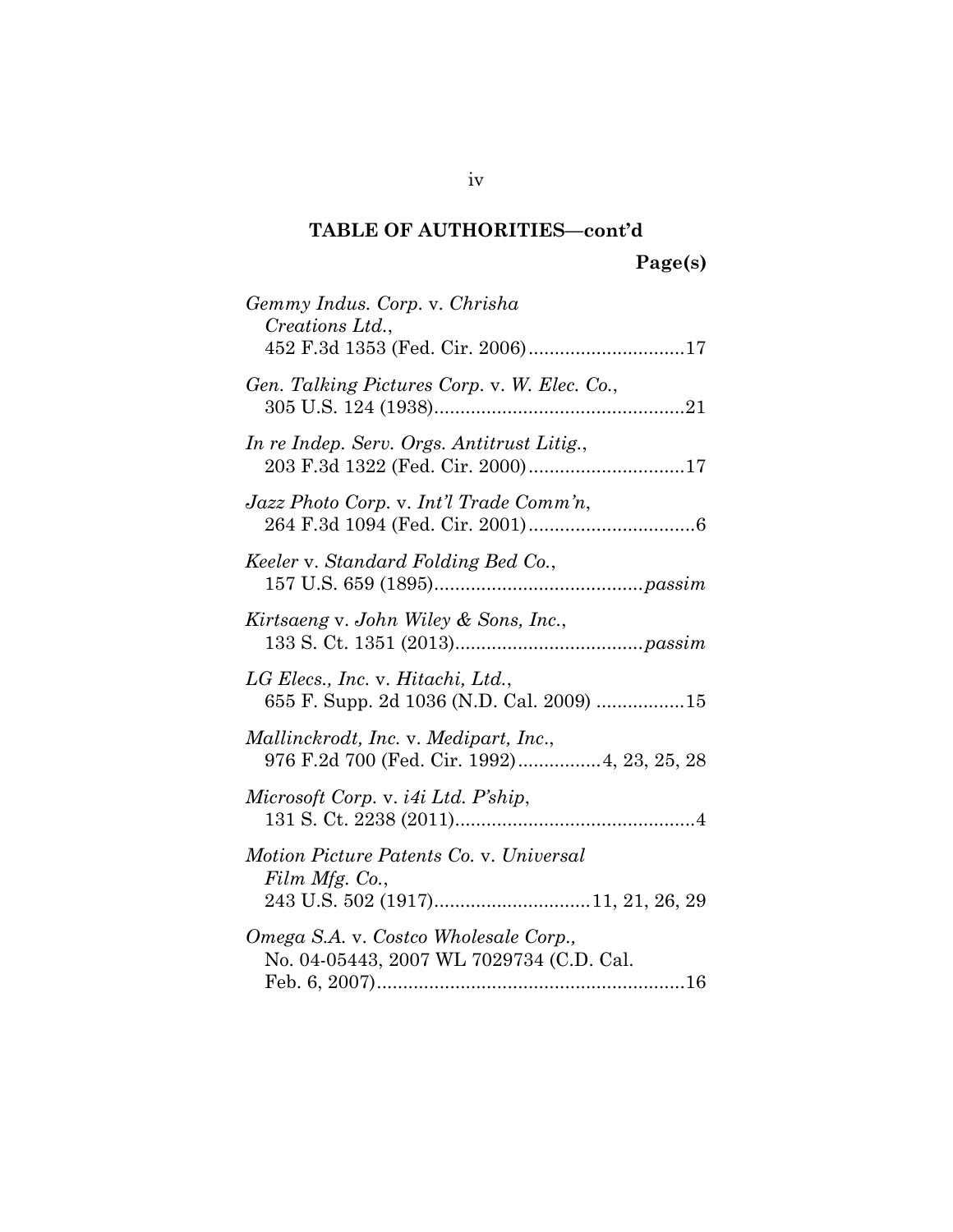# **TABLE OF AUTHORITIES—cont'd**

| Quality King Distribs., Inc. v. L'anza Research<br>$Int'l$ , Inc., |
|--------------------------------------------------------------------|
| Quanta Computer, Inc. v. LG Elecs., Inc.,                          |
| Sebastian Int'l, Inc. v. Consumer Contacts<br>(PTY) Ltd.           |
| Straus v. Victor Talking Mach. Co.,                                |
| Tessera, Inc. v. Int'l Trade Comm'n,                               |
| United States v. Gen. Elec. Co.,                                   |
| United States v. Univis Lens Co.,                                  |
| Statutes                                                           |
|                                                                    |

# **Miscellaneous**

| 1 E. Coke, Institutes of the Laws of |  |
|--------------------------------------|--|
|                                      |  |

v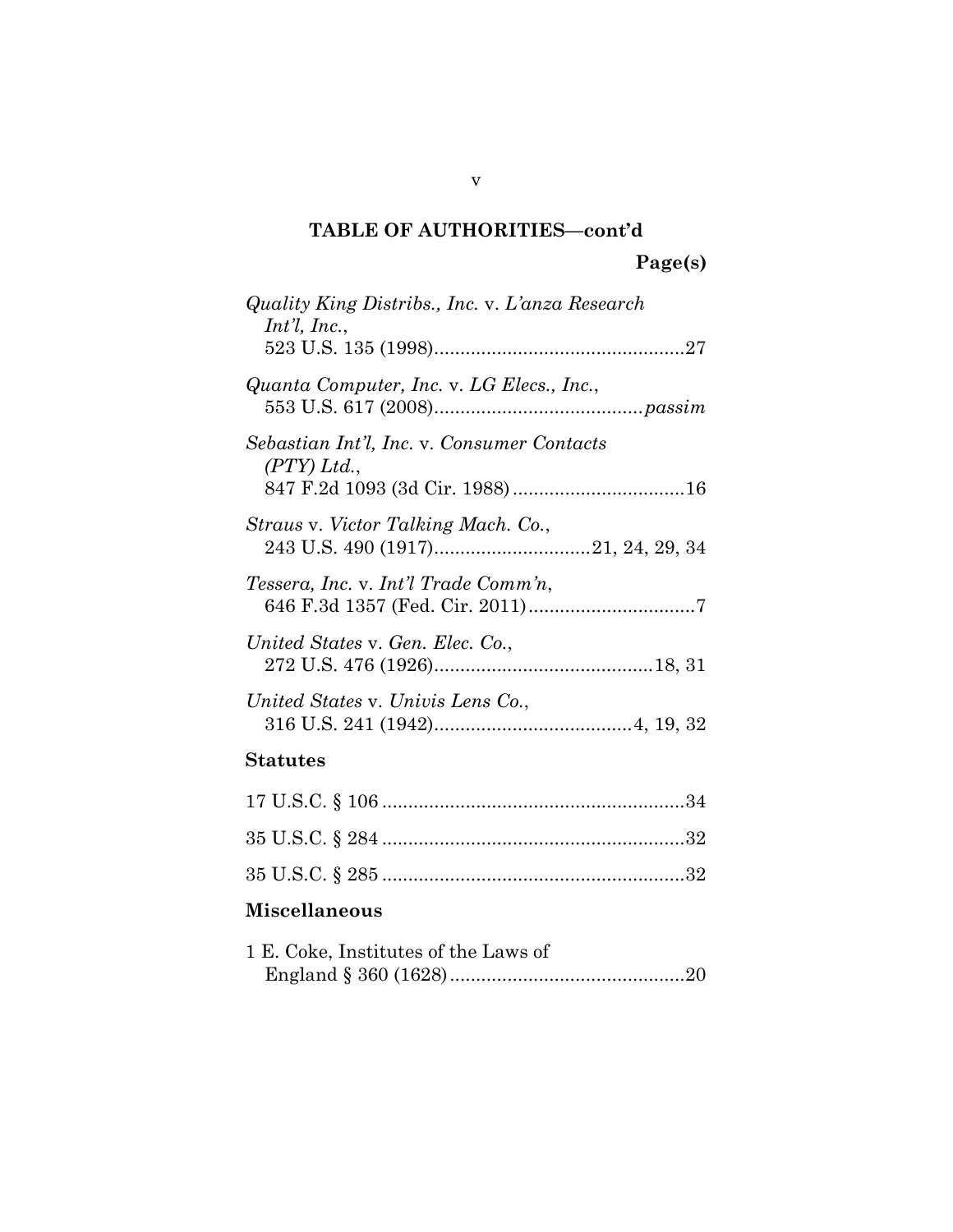# **TABLE OF AUTHORITIES—cont'd Page(s)**

| 2 MELVILLE B. NIMMER & DAVID NIMMER,<br>NIMMER ON COPYRIGHT § 8.12[B][6](b)                                                                                     |
|-----------------------------------------------------------------------------------------------------------------------------------------------------------------|
| 12 Phillip A. Areeda & Herbert Hovenkamp,                                                                                                                       |
| Ian Barker, The Global Supply Chain Behind                                                                                                                      |
| Fed. Trade Comm'n, To Promote Innovation:<br>The Proper Balance of Competition and<br>Patent Law and Policy, Executive Summary                                  |
| Bronwyn H. Hall & Rosemarie Ham Ziedonis,<br>The Patent Paradox Revisited: An Empirical<br>Study of Patenting in the U.S.<br>Semiconductor Industry, 1979-1995, |
| Michael J. Meurer, Copyright Law and Price<br>Discrimination, 23 Cardozo L. Rev. 55                                                                             |
| The Writings of Thomas Jefferson, Vol. VI,                                                                                                                      |

vi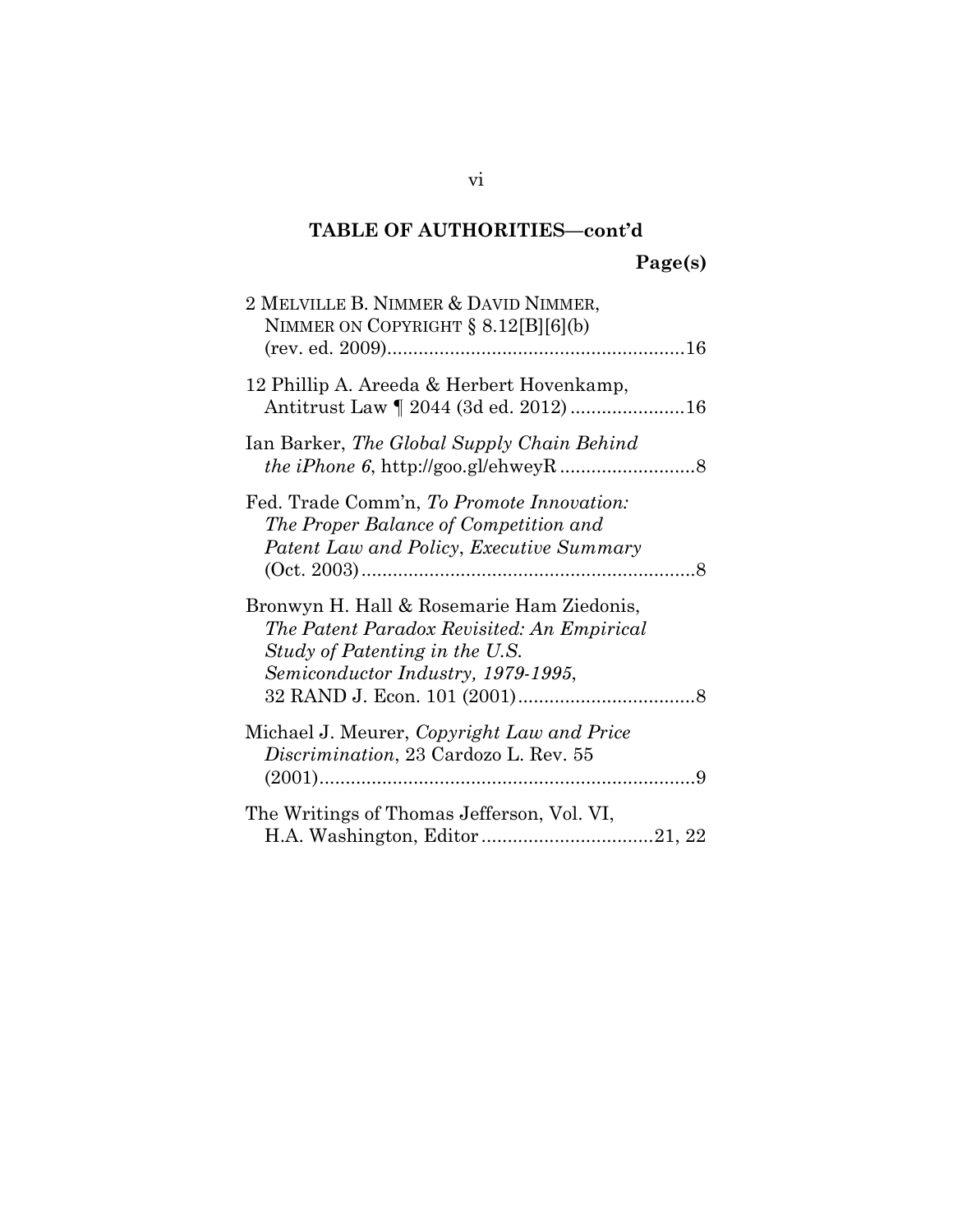#### **BRIEF OF COSTCO WHOLESALE CORPORATION, LG ELECTRONICS INC., RETAIL LITIGATION CENTER, INC., SK HYNIX INC., AND WESTERN DIGITAL CORPORATION AS** *AMICI CURIAE* **IN SUPPORT OF PETITIONER**

#### **INTEREST OF THE** *AMICI CURIAE*<sup>1</sup>

*Amici* are leading manufacturers, retailers, and industry groups with a substantial interest in the proper resolution of this case.

- Costco Wholesale Corporation is the secondlargest retailer and the largest membershipwarehouse club in the United States.
- LG Electronics Inc. is one of the world's leading manufacturers of a wide variety of consumer electronics, mobile devices, and vehicle components.
- The Retail Litigation Center, Inc., is a public policy organization whose members include many of the country's largest retailers.

l

<sup>1</sup> Respondent's blanket letter of consent to the filing of *amicus* briefs has been filed with this Court. Petitioner has consented to the filing of this brief; written documentation of that consent is being submitted concurrently. No counsel for a party wrote this brief in whole or in part, and no counsel or party made a monetary contribution intended to fund the preparation or submission of this brief. No person other than the *amici curiae*, their members, or their counsel made a monetary contribution intended to fund its preparation or submission.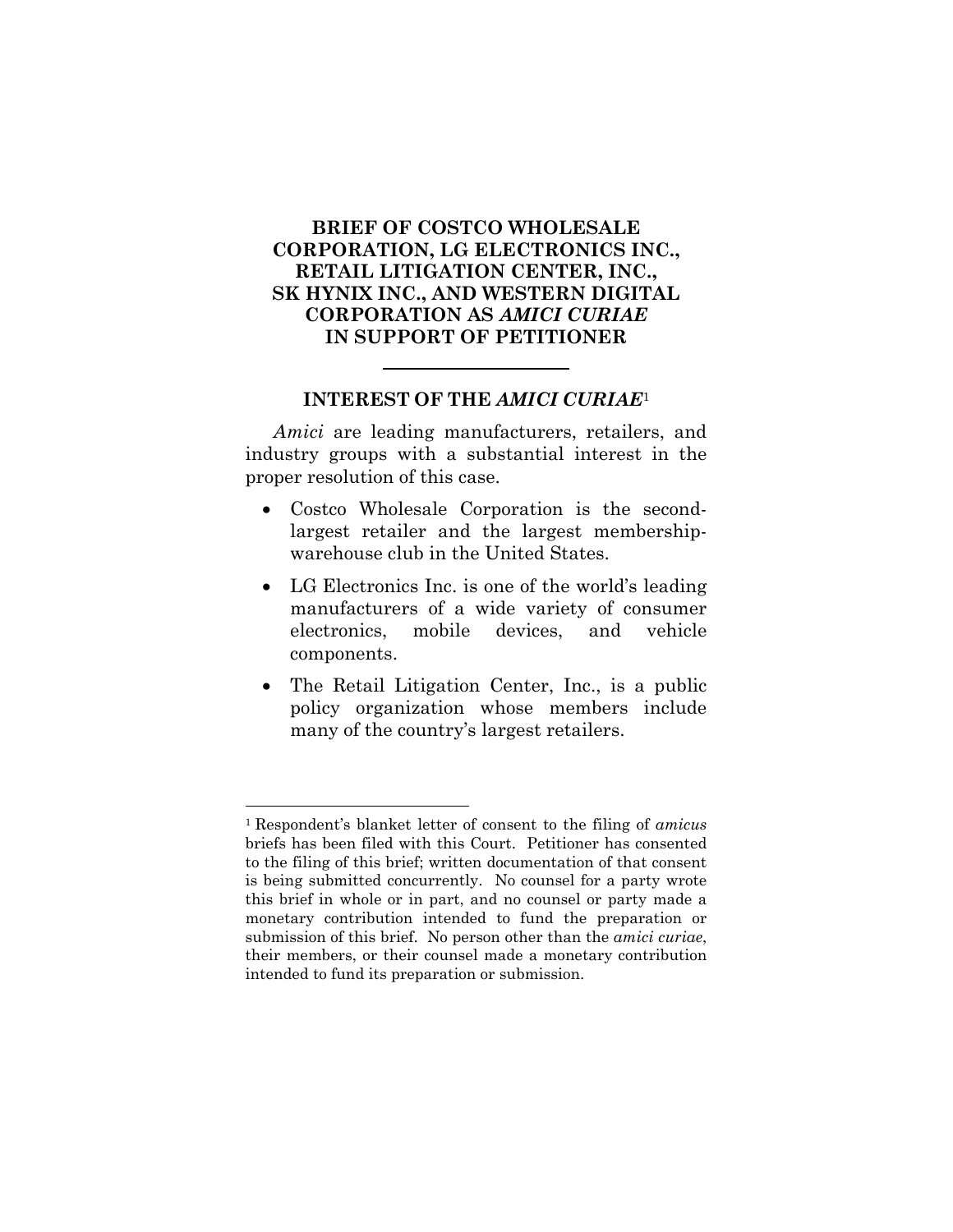- SK hynix Inc. is one of the world's largest manufacturers of semiconductors and memory chips.
- Western Digital Corporation is one of the world's leading manufacturers of data-storage devices and solutions and is a leading technology innovator, with more than 13,000 active patents.

*Amici* depend on an efficient and administrable first-sale doctrine. Product manufacturers require certainty regarding their ability to incorporate into products patented components acquired by their supply chain. Retailers likewise depend on the ability to resell products that they purchase from patentees, authorized licensees, and downstream sellers after authorized sales. *Amici* therefore have a significant interest in preventing unlawful restrictions on the free use and flow of duly purchased patented goods.

#### **SUMMARY OF ARGUMENT**

"For over 150 years this Court has applied the doctrine of patent exhaustion to limit the patent rights that survive the initial authorized sale of a patented item." *Quanta Computer, Inc.* v. *LG Elecs., Inc.*, 553 U.S. 617, 621 (2008). The Federal Circuit's decision below grafts two far-reaching exceptions onto that doctrine. According to the decision below, a patentee can circumvent the first-sale doctrine domestically—and thus restrict purchasers' subsequent use or sale of a patented article—simply by imposing "conditions" when it sells the article. And foreign sales of a patented article, even when authorized by the patentee, are immune from the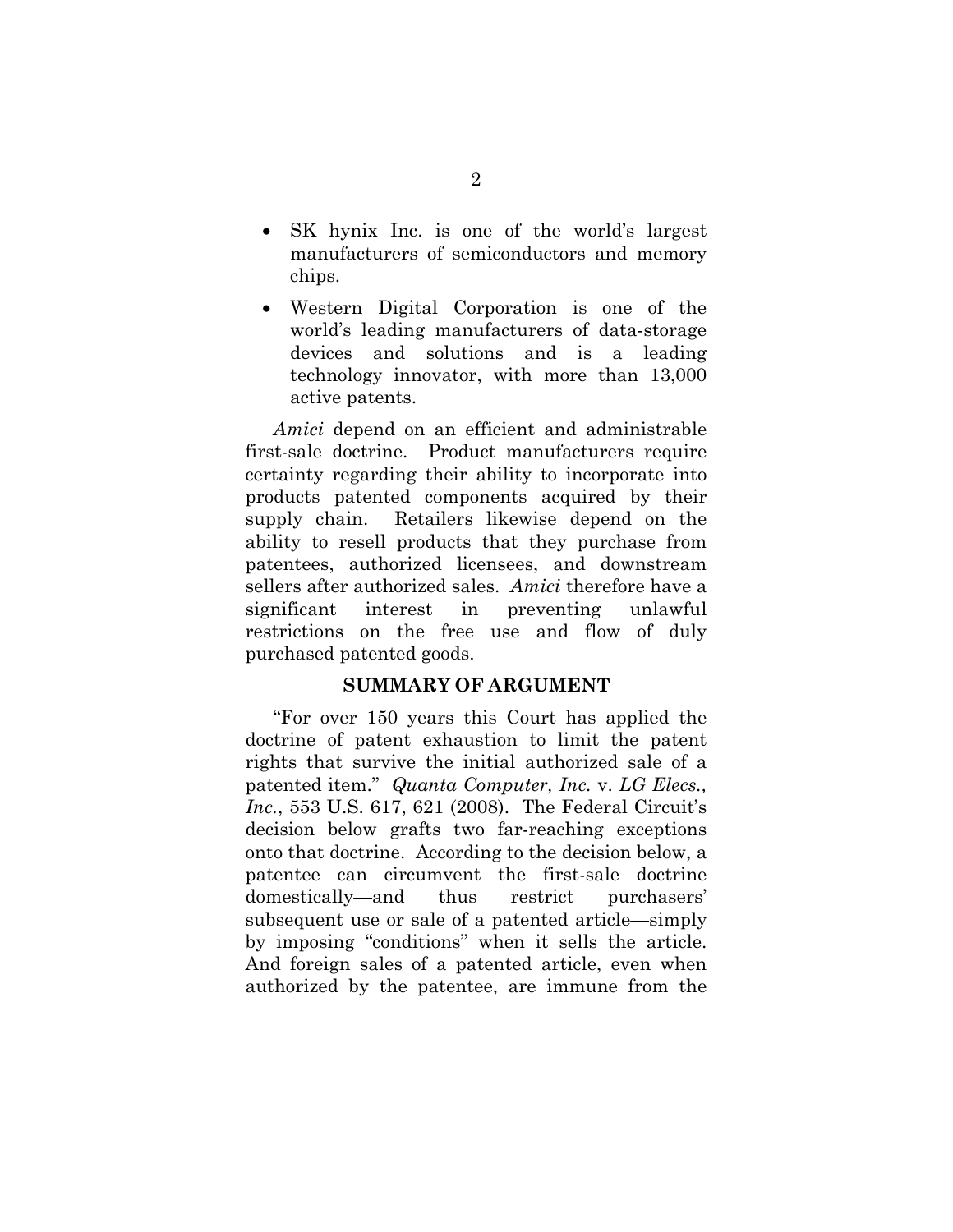first-sale doctrine altogether. The exceptions created by the Federal Circuit are contrary to this Court's precedents, misinterpret the purposes of the Patent Act, and stifle competition—with profound implications for businesses and consumers alike.

I. The decision below will harm businesses and consumers by disrupting the free and orderly operation of markets.

a. The Federal Circuit's exhaustion rules will impose significant costs. Finished goods of all kinds often consist of multiple components that are themselves patented. The post-sale restraints authorized by the decision below cast a pall of uncertainty on the sale and resale of goods, and impose unwarranted costs on manufacturers and retailers.

Consumers will also suffer. The implication of the Federal Circuit's limitation on the first-sale doctrine is that a tourist who purchases a patented product abroad cannot take that product back to the United States—or use it here—without committing patent infringement. This Court should not sanction such a rule.

b. This Court recognized these same concerns in *Kirtsaeng*. The decision below brushes aside those concerns as copyright-specific. But this Court's analysis in *Kirtsaeng* was not so circumscribed. To the contrary, this Court explained that a robust firstsale doctrine is essential to protect the free flow of goods generally, and expressly addressed the implications for sales of cars, calculators, and computers—products that are undoubtedly subject to patents as well as copyrights. The Federal Circuit's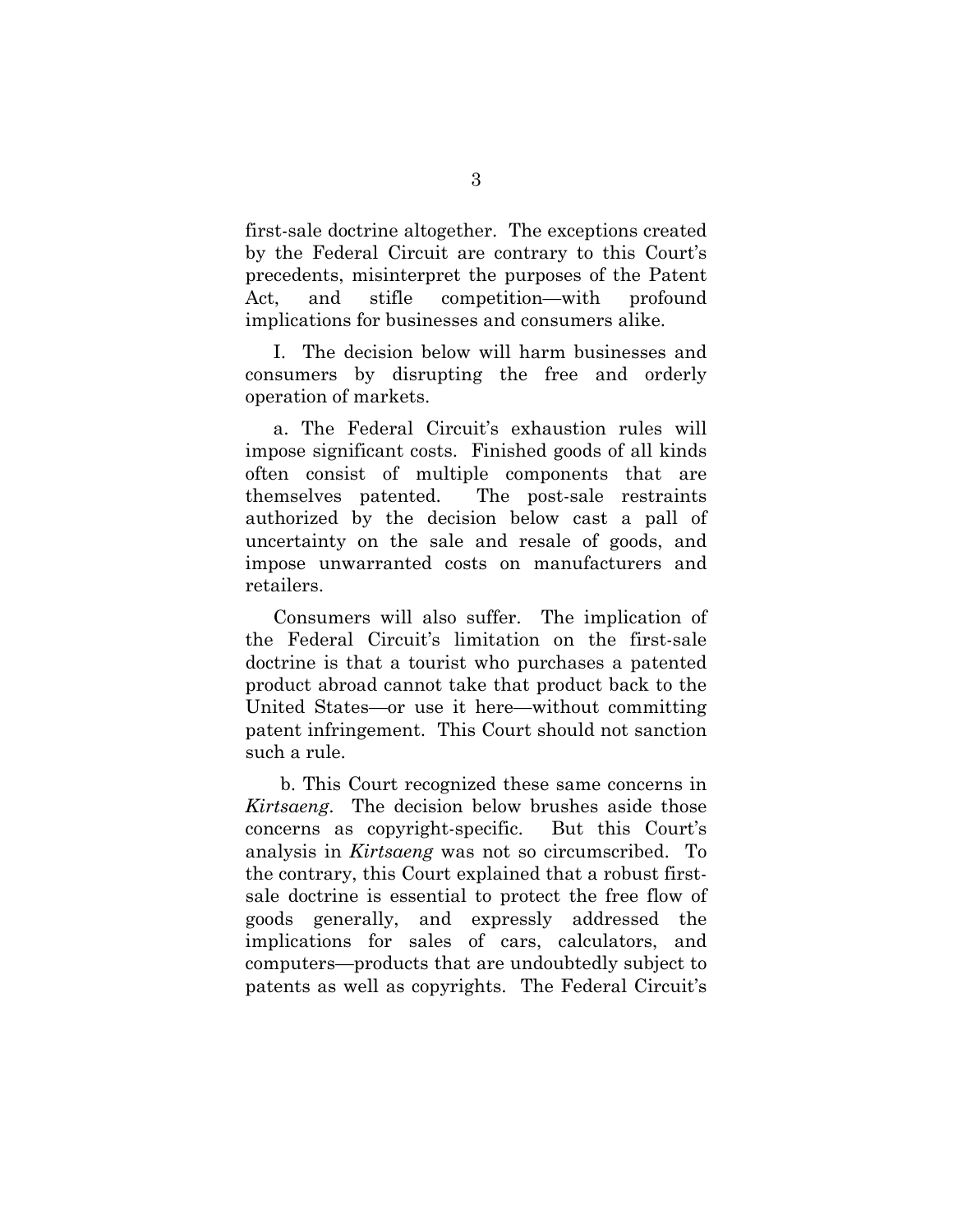exhaustion rules will impede competition and imperil the very secondary markets that the common law has sought to protect for centuries.

II. The decision below conflicts with this Court's precedents holding that patentees cannot use the patent laws to enforce contractual conditions on the use of a patented article after its authorized sale.

a. "The longstanding doctrine of patent exhaustion provides that the initial authorized sale of a patented item terminates *all* patent rights to that item." *Quanta*, 553 U.S. at 625 (emphasis added). That doctrine recognizes that "the purpose of the patent law is fulfilled with respect to any particular article when the patentee has received his reward for the use of his invention by the sale of the article." *United States* v. *Univis Lens Co.*, 316 U.S. 241, 251 (1942). The conditional-sale doctrine articulated by the Federal Circuit in *Mallinckrodt, Inc.* v. *Medipart, Inc*., 976 F.2d 700 (Fed. Cir. 1992), and reaffirmed by the decision below, undermines that congressional purpose and impermissibly expands the scope of the patent monopoly.

The decision below also runs counter to the common law's longstanding disapproval of restraints on the alienation of chattels, which thwart competition and the development of robust secondary markets. Because the Patent Act says nothing to the contrary, "it did not alter" that "common-law rule." *Microsoft Corp.* v. *i4i Ltd. P'ship*, 131 S. Ct. 2238, 2254 (2011). Indeed, this Court has invoked the common law's hostility to restraints on alienation to support the application of the first-sale doctrine in both the patent and copyright contexts.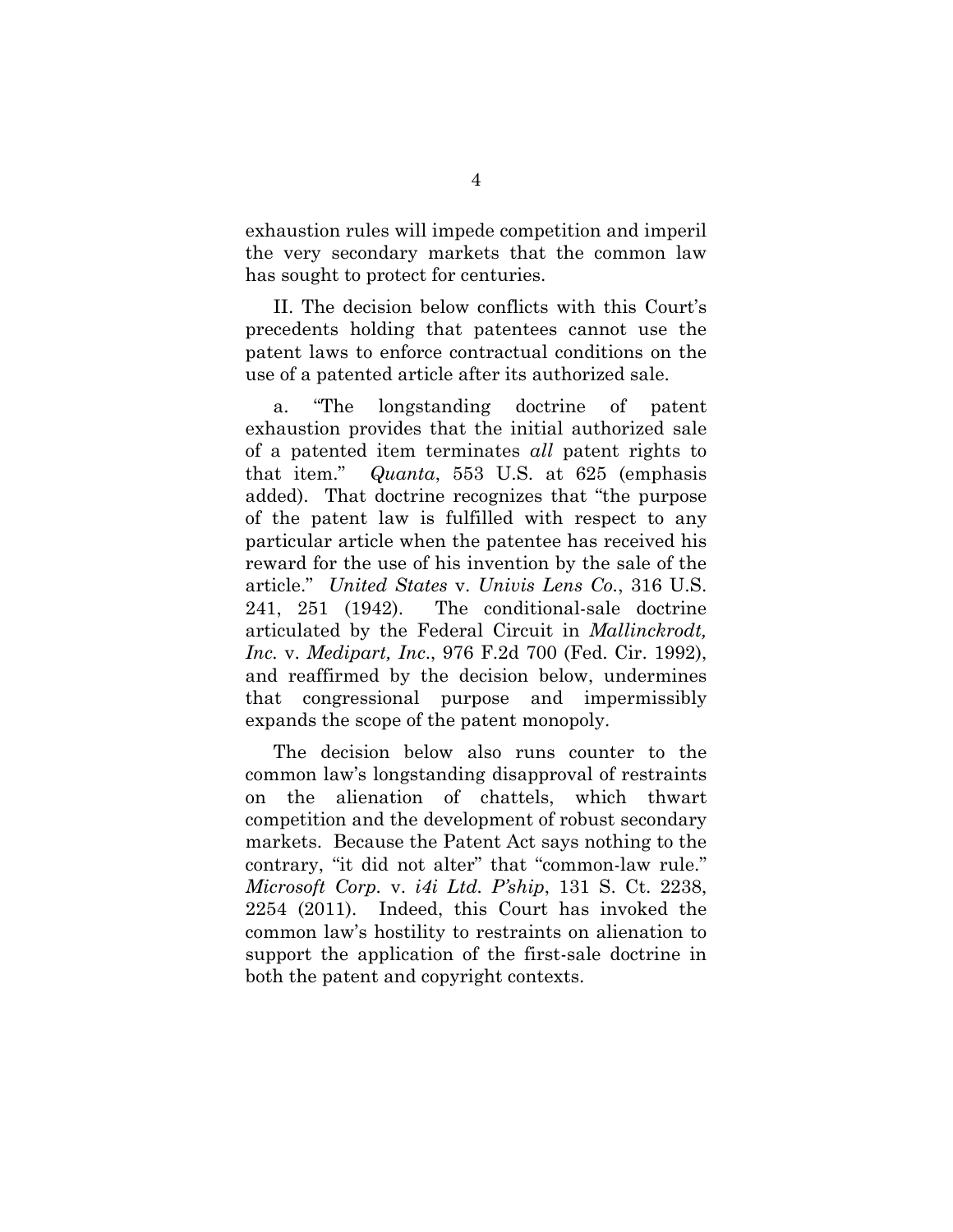b. The decision below wrongly held that a patentee can nevertheless enforce any post-sale restriction on the use or sale of a patented article *through the patent laws*—unless the restriction would run afoul of some *other* source of law, such as the antitrust laws. Because the single-use condition at issue here is not *per se* illegal, the court reasoned, it is *necessarily* enforceable through an infringement action. In reaching that conclusion, the Federal Circuit opined that this Court's exhaustion precedents did not interpret the scope of the patent laws, but rather held only that patentees could not use the patent laws to enforce restraints that were *per se* illegal under other laws.

But those precedents were not so limited. Rather, this Court's early exhaustion cases make clear that the key inquiry is to determine whether, by enacting the *patent laws*, Congress intended to confer on patentees the right to use those laws to enforce postsale restrictions on lawfully purchased articles. This Court has consistently answered no: Such restraints are "beyond the limits of the monopoly secured by the patent act"—*irrespective* of whether they would be prohibited by antitrust or other laws. *Bauer & Cie* v. *O'Donnell*, 229 U.S. 1, 17 (1913).

c. Patentees are not powerless to control the use or sale of their goods. To the contrary, this Court's precedents make clear that patentees, subject to legal regimes governing sales of goods generally, may use *contract law* to enforce such restrictions. And that is as it should be. Such restrictions are a creature of contract and should therefore be enforced under contract law. The Federal Circuit's fundamental error was in holding that such contractual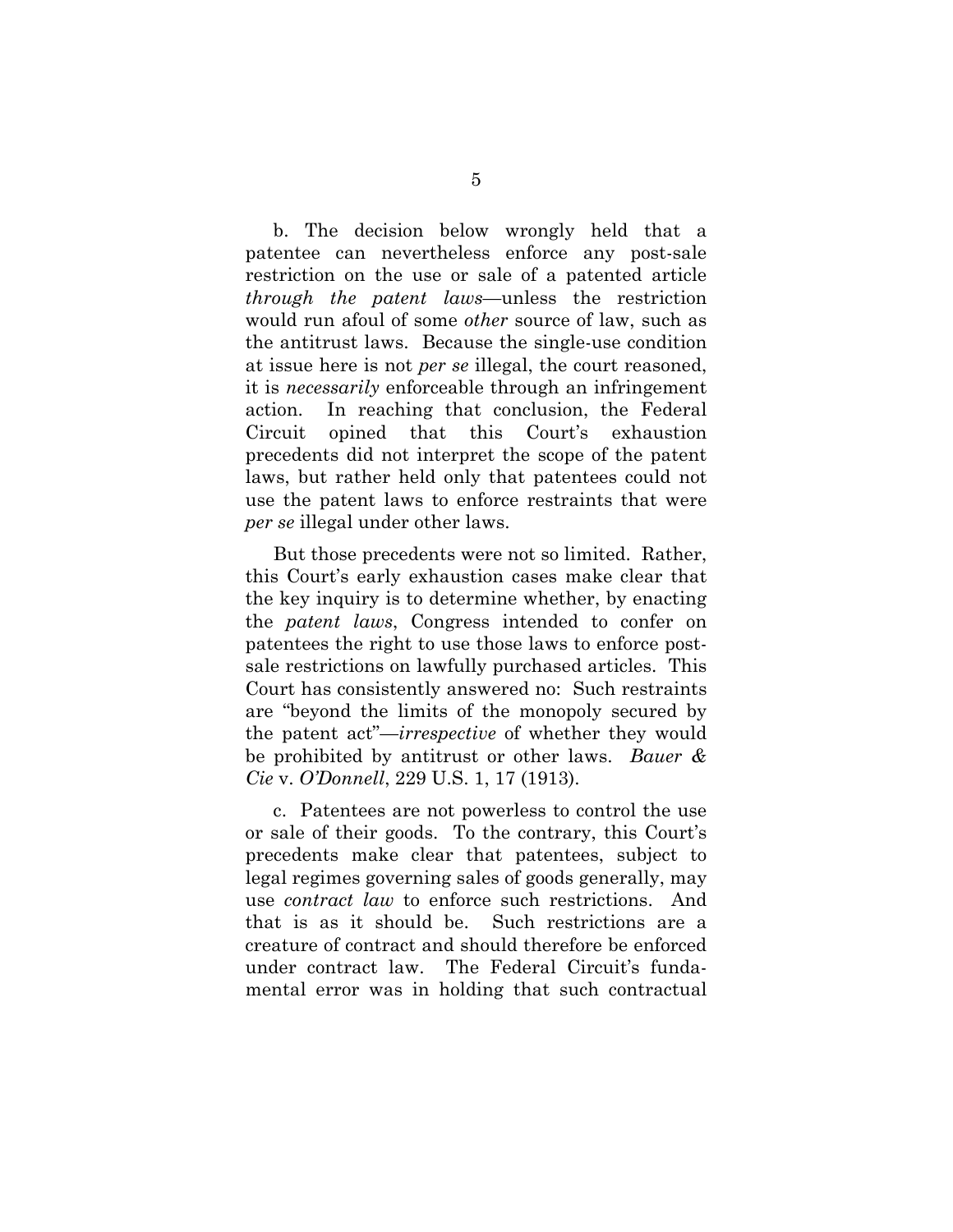conditions on the post-sale use of a product can be enforced through the *patent laws*.

d. This Court should also reject the Federal Circuit's reaffirmation of *Jazz Photo Corp.* v. *International Trade Commission*, 264 F.3d 1094 (Fed. Cir. 2001), which held that foreign sales place a patented article outside of the first-sale doctrine. The court below believed that *Kirtsaeng* v. *John Wiley & Sons, Inc.*, 133 S. Ct. 1351 (2013)—which rejected a similar rule in the copyright context—is beside the point, because patent law is not *always*  the same as copyright law. But the question here is only whether there is any reason to treat exhaustion differently in the patent and copyright contexts. There is not. The common law's longstanding disapproval of restraints on alienation is equally applicable in the patent context and compels the conclusion that the first-sale doctrine applies to patented articles lawfully sold abroad.

#### **ARGUMENT**

#### **I. THE DECISION BELOW WILL HARM BUSINESSES AND CONSUMERS**

This Court has long acknowledged the centrality of the first-sale doctrine to the free and orderly operation of markets. In *Keeler* v. *Standard Folding Bed Co.*, 157 U.S. 659 (1895), for example, this Court held that "one who buys patented articles of manufacture from one authorized to sell them becomes possessed of an absolute property in such articles, unrestricted in time or place." *Id.* at 666. "The inconvenience and annoyance to the public that an opposite conclusion would occasion," this Court explained, "are too obvious to require illustration."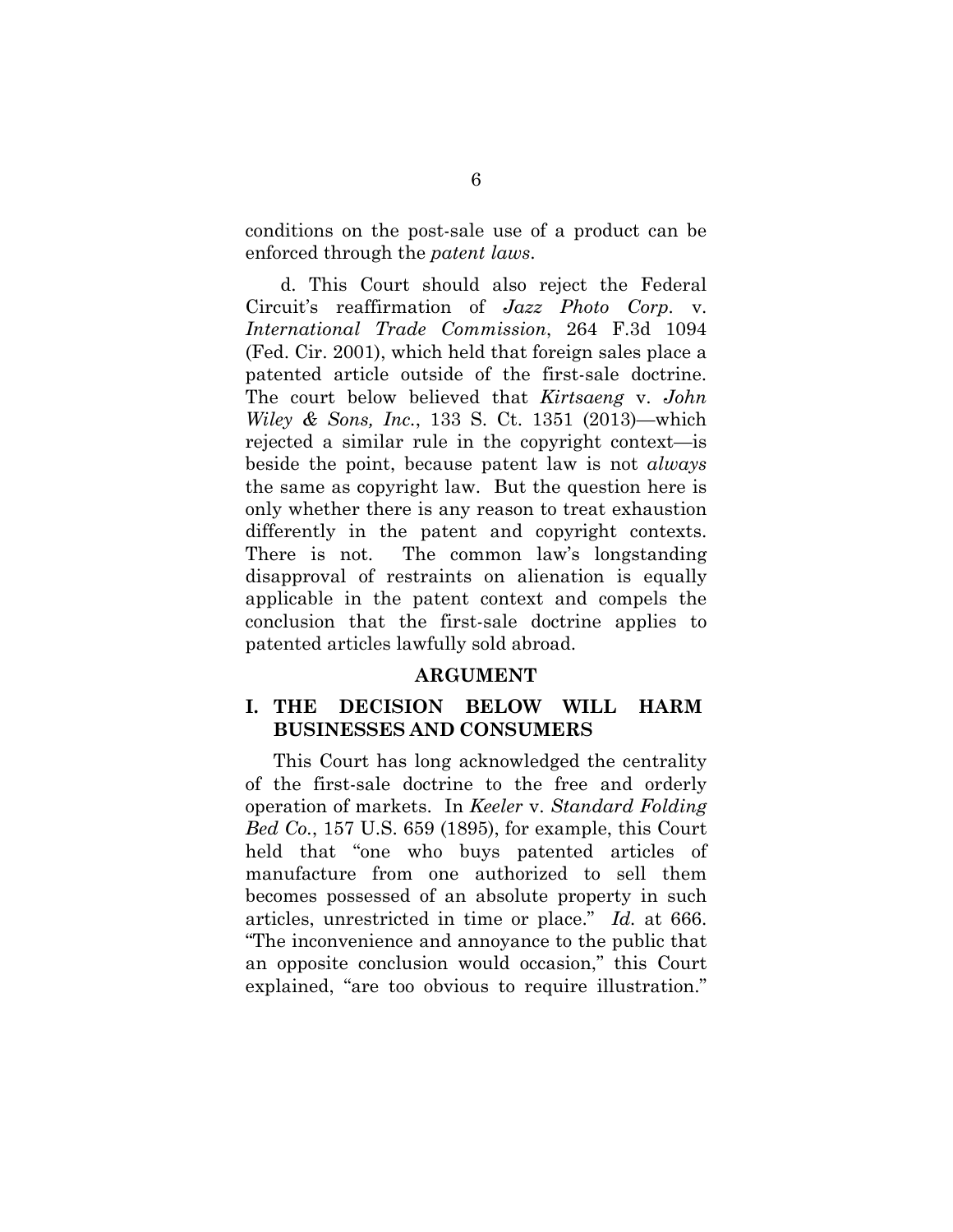*Id.* at 667. In *Bloomer* v. *McQuewan*, 55 U.S. 539, 550 (1852), the Court explained that if a patentee sought to reduce competitors' profits he should do so "in an open and fair competition." And in *Bauer* the Court emphasized that the first-sale doctrine serves to ensure that the patent monopoly "is no grant of a privilege to keep up prices and prevent competition." 229 U.S. at 16.

The decision below guts the clarity provided by the first-sale doctrine. It eliminates the doctrine entirely for patented articles first sold abroad. And it gives patentees unwarranted power to do the same for articles first sold domestically, so long as their chosen restrictions on future alienation are communicated clearly and do not violate any other laws.

In light of the complexity of the modern supply chain, the Federal Circuit's restrictive view of the first-sale doctrine creates enormous complications, uncertainties, and inefficiencies—the ultimate effect of which is higher costs for consumers. As the dissent below observed, the "[p]ost-sale restraints" invited by the majority's decision "would 'cast a cloud of uncertainty over every sale.'" Pet. App. 117a (quoting *Tessera, Inc.* v. *Int'l Trade Comm'n*, 646 F.3d 1357, 1370 (Fed. Cir. 2011)). Such a practical problem is "too serious, too extensive, and too likely to come about for" this Court "to dismiss [it] . . . as insignificant." *Kirtsaeng*, 133 S. Ct. at 1367.

#### **A. The Federal Circuit's Exhaustion Rules Impose Enormous Costs For Manufacturers, Retailers, And Consumers**

1. Goods of all kinds—computers, smartphones, automobiles, and even medicines—incorporate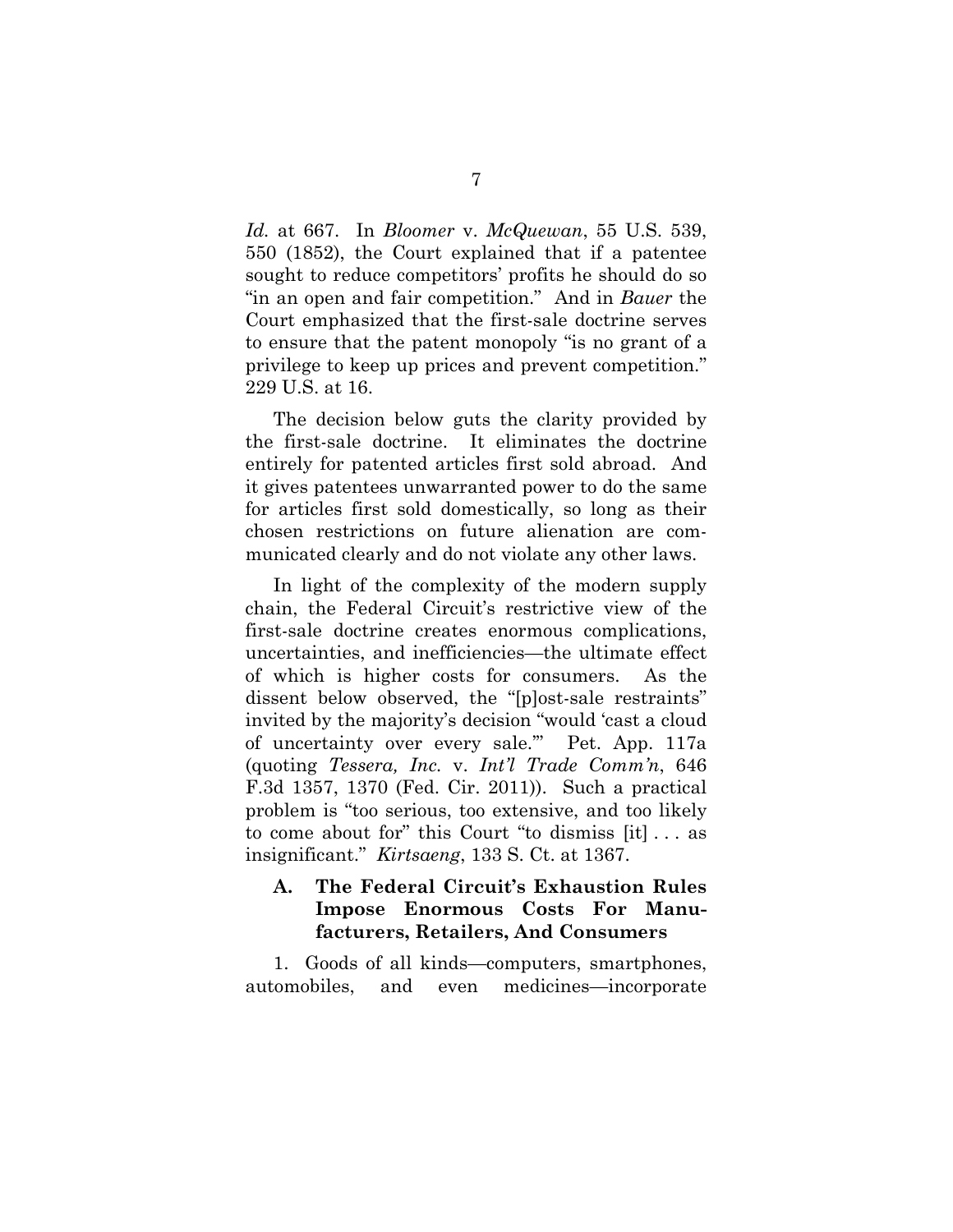innumerable components made throughout the world. One report tracking iPhone production, for example, identified 785 different part suppliers in 31 countries. See Ian Barker, *The Global Supply Chain Behind the iPhone 6*, http://goo.gl/ehweyR. And the iPhone is not unique: as a general matter, "computer hardware and software contain an incredibly large number of incremental innovations." Fed. Trade Comm'n, *To Promote Innovation: The Proper Balance of Competition and Patent Law and Policy*, *Executive Summary*, at 6 (Oct. 2003), http://goo.gl/auSnUJ. Even "a given semiconductor product . . . will often embody hundreds if not thousands of 'potentially patentable' technologies," and that is just one part of a consumer device. Bronwyn H. Hall & Rosemarie Ham Ziedonis, *The Patent Paradox Revisited: An Empirical Study of Patenting in the U.S. Semiconductor Industry, 1979-1995*, 32 RAND J. Econ. 101, 110 (2001).

Consider a manufacturer of touch-screen displays that owns patents covering that technology. It sells its displays, outside the United States, to a manufacturer of electronic control systems. The controller manufacturer incorporates the touchscreen displays into its systems overseas and then imports them into the United States. Those systems are, in turn, sold to an appliance manufacturer that incorporates them into the displays and user controls for its appliances. The appliance manufacturer then sells its products to U.S.-based retailers for sale in the United States.

Under the Federal Circuit's exhaustion rules, even though the display manufacturer voluntarily sold its products to the control manufacturer at a price of its choosing, the control manufacturer, the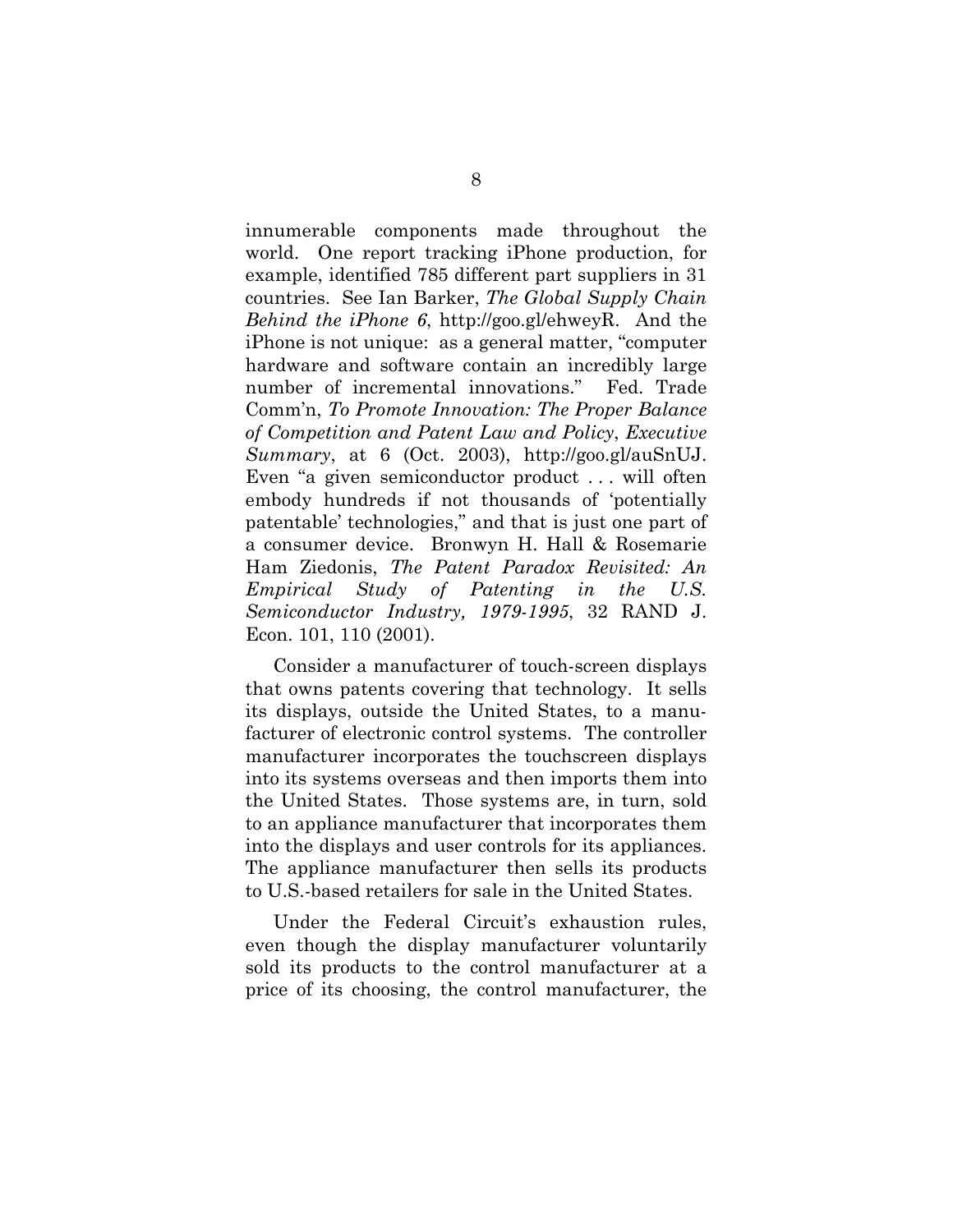appliance manufacturer, *and* the U.S. retailer would be subject "to the disruptive impact of the threat of infringement suits." *Kirtsaeng*, 133 S. Ct. at 1365. The same result would follow even if the display manufacturer first sold its wares in the United States but did so with a condition restricting future resale or use.2

If the decision below stands, each product developer and manufacturer would therefore face increased pressure to trace to origin the patent rights of every single component it purchases. If it turns out that any individual component was first sold abroad—or even domestically, but subject to a condition on future reuse or resale—the manufacturer may feel compelled to negotiate an appropriate licensing agreement with the component manufacturer (as well as any sub-component manufacturer). And all of this would be *over and above* the standard purchase contract for each component itself.

<sup>2</sup> Perversely, the Federal Circuit's view that international sales do not exhaust patent rights creates an incentive for U.S. patentees to manufacture and sell their goods abroad. If a patentee manufactures and sells a good within the United States, the sale normally exhausts all patent rights. Even assuming *Mallinckrodt* was correctly decided, the patentee may (under the Federal Circuit's rule) be able to constrain future alienation through a clearly communicated condition at the time of sale. Under *Jazz Photo*, however, the patentee need not even bother to do that if it shifts production and sales overseas. Congress could not possibly have intended the patent laws to create such "an inefficient incentive to shift domestic production abroad." Michael J. Meurer, *Copyright Law and Price Discrimination*, 23 Cardozo L. Rev. 55, 142 n.380 (2001).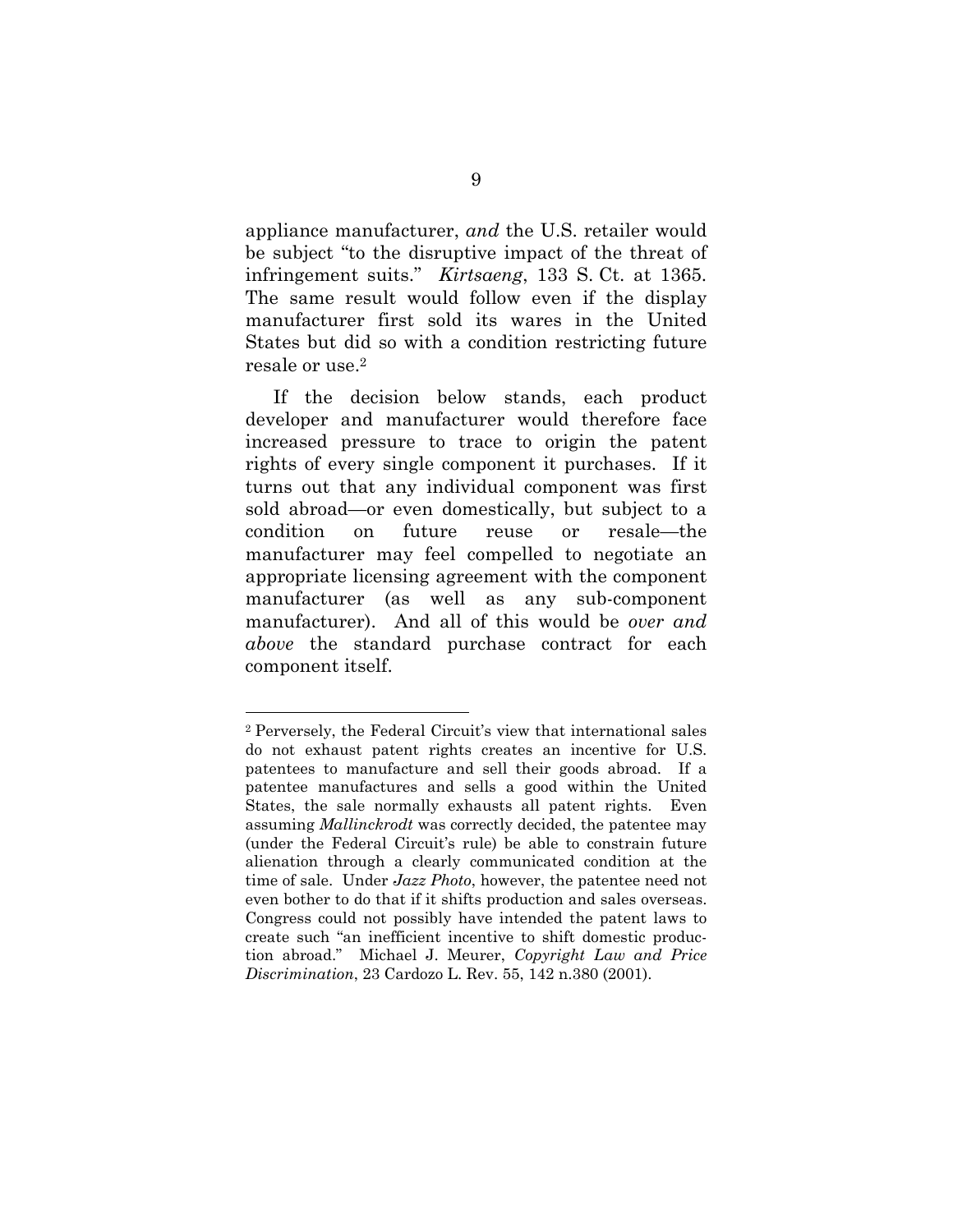Such a regime would inject significant uncertainty into the marketplace. Product developers are not generally concerned with the legal location of where the sale took place, and instead focus on where the patented components they purchase or license will be delivered. Typically, that will be where they manufacture the products that use those components. And, increasingly often, that will be overseas—even though the products are destined for sale in the United States. Thus, under the Federal Circuit's rule, component manufacturers will have no way of knowing what legal regime governs the sale or license of their patented articles.

Further complicating matters, many products are developed subject to worldwide licensing agreements under which a licensee pays royalties on every product it makes that practices a licensor's patents (U.S. or foreign), regardless of where those products are ultimately sold. Under the Federal Circuit's exhaustion rules, products made by that licensee that end up being sold in the United States would exhaust the licensor's patent rights, but those same products, made by the same licensee under the same worldwide licensing agreement, that happen to be sold outside the United States would *not* exhaust such rights.

These concerns are exacerbated by the proliferation of non-practicing entities ("NPEs"), who buy patent rights from inventors that may have once authorized the practice of their patents pursuant to worldwide licenses. See *eBay Inc.* v. *MercExchange, L.L.C.*, 547 U.S. 388, 396 (2006) (Kennedy, J., concurring) ("An industry has developed in which firms use patents not as a basis for producing and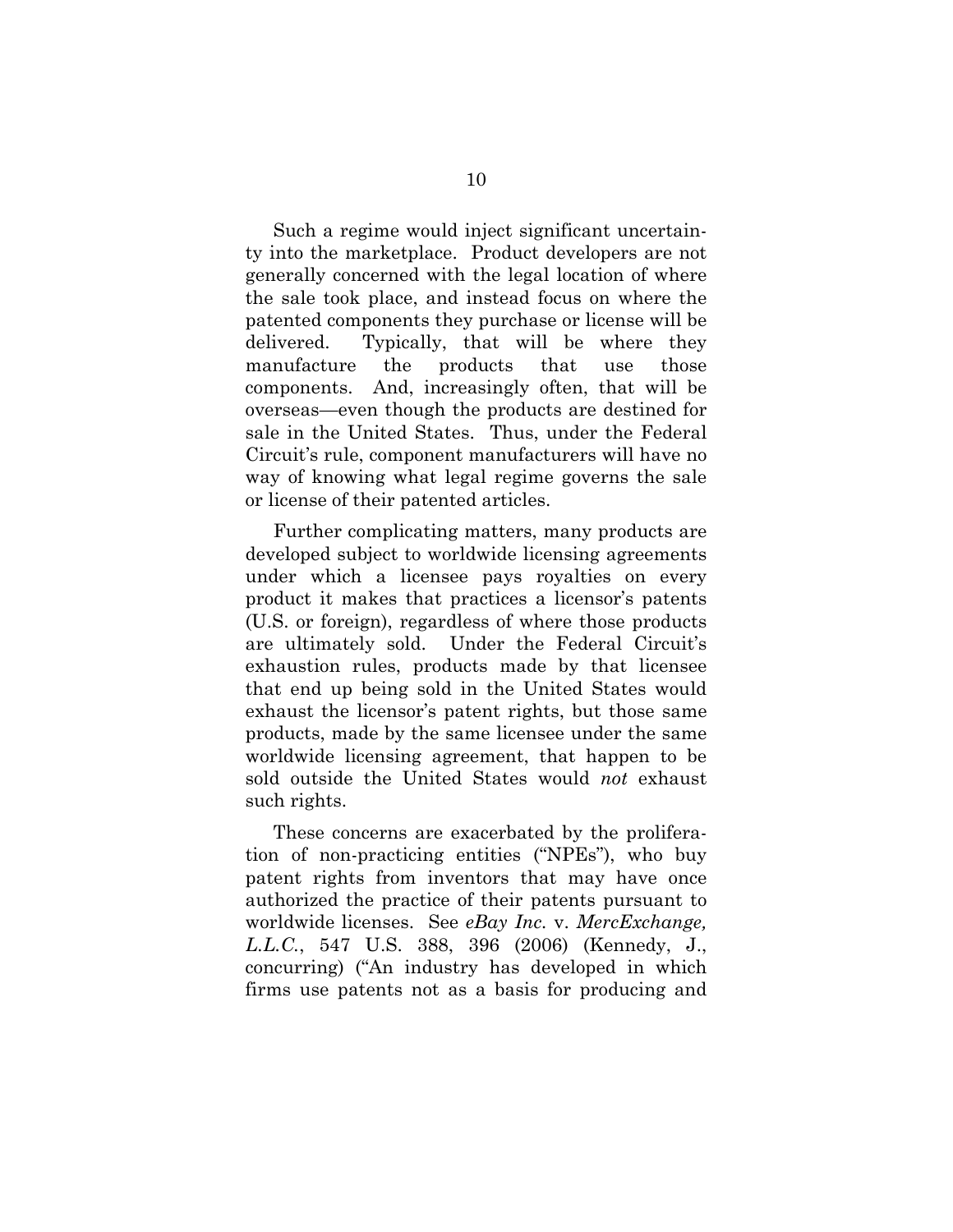selling goods but, instead, primarily for obtaining licensing fees."). Because under the decision below foreign sales do not exhaust the patent rights (even when *royalties may have already been paid on them*), NPEs can threaten or sue product manufacturers and their downstream U.S. importers, retailers, and customers, alleging infringement in order to extract *additional* royalties on products used in the United States. Those lawful downstream purchasers, in turn, then seek indemnification from the manufacturer—which, of course, already paid a royalty to the original patent holder upon its first sale abroad. The manufacturer is nevertheless obligated to defend the suit or pay yet another royalty to the NPE. The impact of the lower court's decision is that the patent laws will be used not to promote innovation, but for "the creation of private fortunes for the owners of patents." *Motion Picture Patents Co.* v. *Universal Film Mfg. Co.*, 243 U.S. 502, 511 (1917).

Because supply chains involve dozens if not hundreds of suppliers and sub-manufacturers all around the world, the impracticality of such a limited exhaustion regime is manifest. If product manufacturers and their direct and indirect customers are unable to rely on the authorized first sale of a component as exhausting all patent rights to that component, licensing-compliance costs could be staggering.

And the issue is not simply cost; the Federal Circuit's exhaustion rules also hinder innovation. New products often result from novel ideas regarding combinations of existing components. Creating those new combinations, however, requires confidence that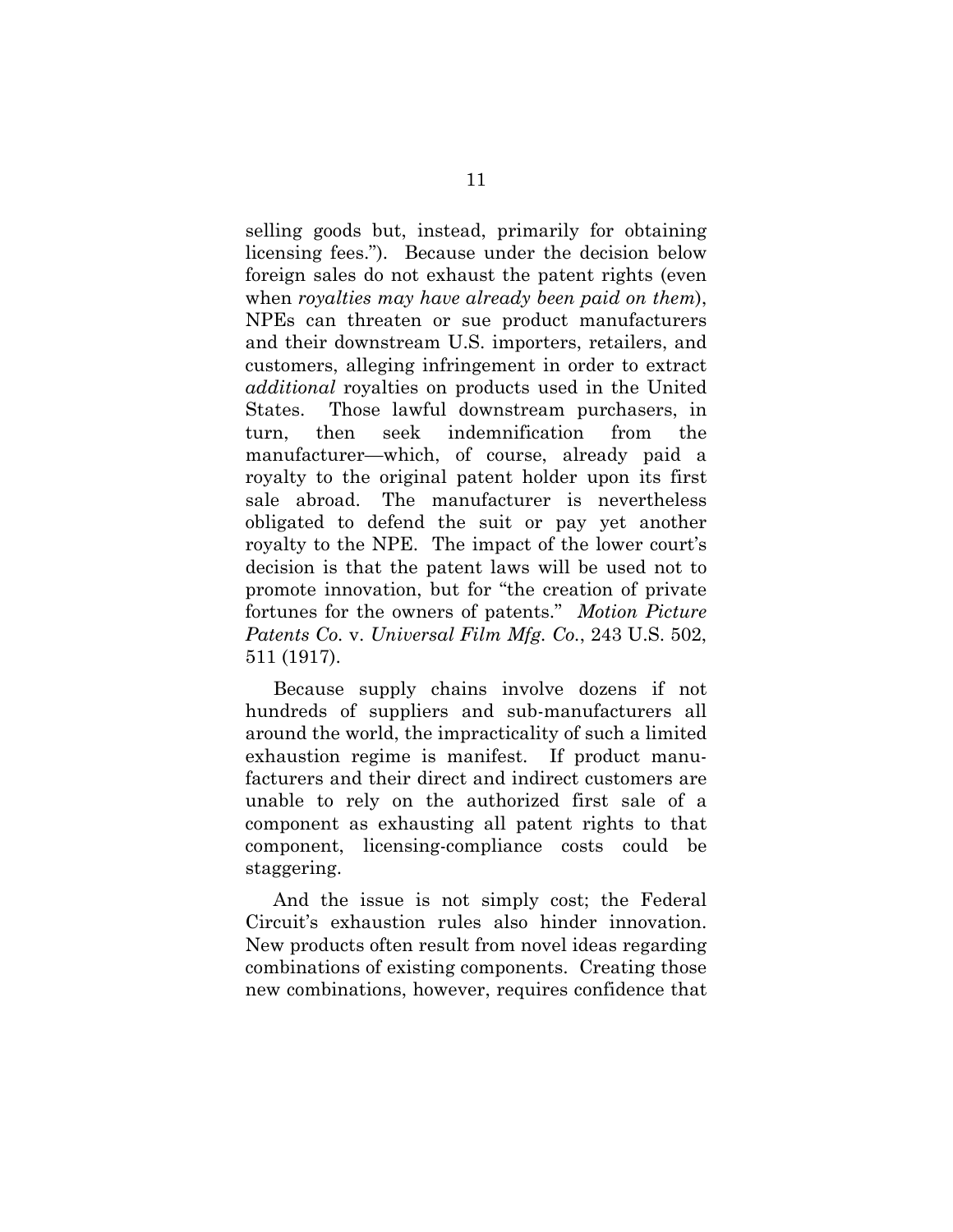the patent rights underlying the components have been exhausted by the initial sale. The decision below undermines that confidence.

2. The negative impact of the Federal Circuit's exhaustion rules is also felt by large and small retailers who sell millions of products annually, many of which incorporate individually patented components. Not only will those retailers remain responsible for ensuring that the products they sell are authentic (*i.e.*, not counterfeit or pirated), but they will also face added pressure to determine and verify the patent rights associated with each component in those products, or induce friction in the supply chain through efforts to ameliorate the risk of infringement actions. Those processes—along with the cost of additional licensing fees—impose significant costs on retailers. Those costs are ultimately passed on to consumers in the form of higher prices or reduced access to lower-cost alternatives.

Realistically, moreover, neither the national chain that imports billions of dollars of goods for resale each year, nor the small local shop that purchases its inventory from a distributor, can always know the provenance of every lawfully made good it sells—and particularly those first sold abroad and imported for sale in the United States. Retailers often have no reasonable way to ascertain whether anything about the goods is protected by patent or whether that patent has been exhausted. That is particularly true in cases in which a patented method or component is at best ancillary to the goods that the retailer is selling.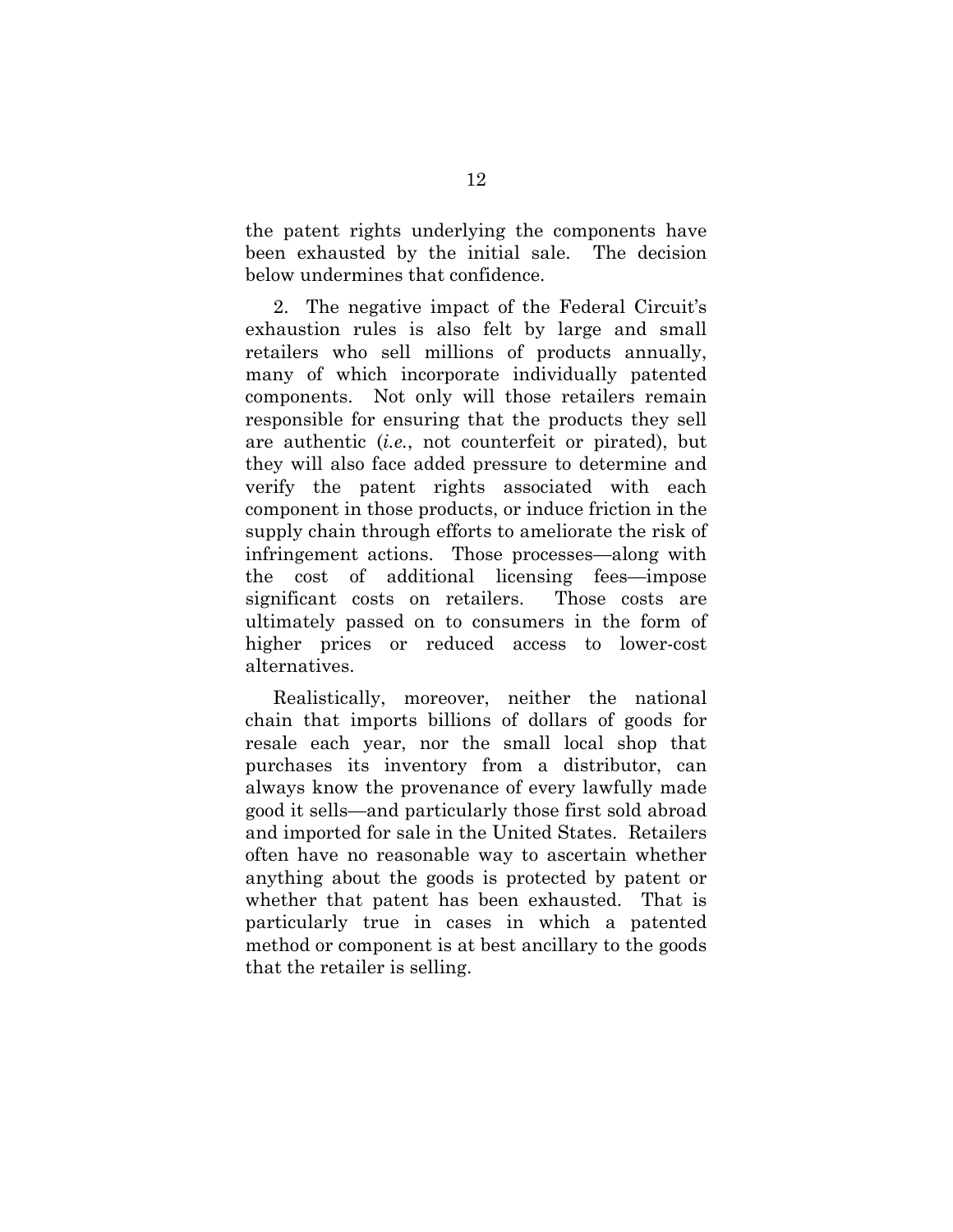If patentees had the right to prevent the resale or importation of lawfully made goods, the retail industry would have less confidence to buy goods from independent exporters or importers. As noted, to mitigate the risk of such uncertainly, retailers often try to shift liability to their sellers through contractual representations and indemnification provisions. But those protections, too, impose additional costs. The Federal Circuit's exhaustion rules therefore create precisely the burdens that have long concerned this Court. See *Kirtsaeng*, 133 S. Ct. at 1366 (noting the "horribles" associated with limiting exhaustion principles).

3. The damage caused by the decision below is not limited to industry. It causes substantial harm and confusion for consumers as well. As noted, in the modern supply chain manufacturers sell components to product developers, who sell their products to retailers, and then ultimately to consumers. The component manufacturers' initial sale often takes place abroad. The rule adopted by the decision below creates strong incentives for initial component sales to take place in the United States—resulting in fewer goods offered at retail, in fewer retail outlets, at higher prices.

Moreover, the decision below mandates a number of perverse outcomes. Foremost among them is that individual copies of a patented good—be it a Nikon camera purchased by a tourist on vacation in Japan or a Teva sandal purchased by a student studying abroad in Israel—cannot lawfully be brought home, resold, given away, *or even used* in the United States by the purchaser without committing patent infringement.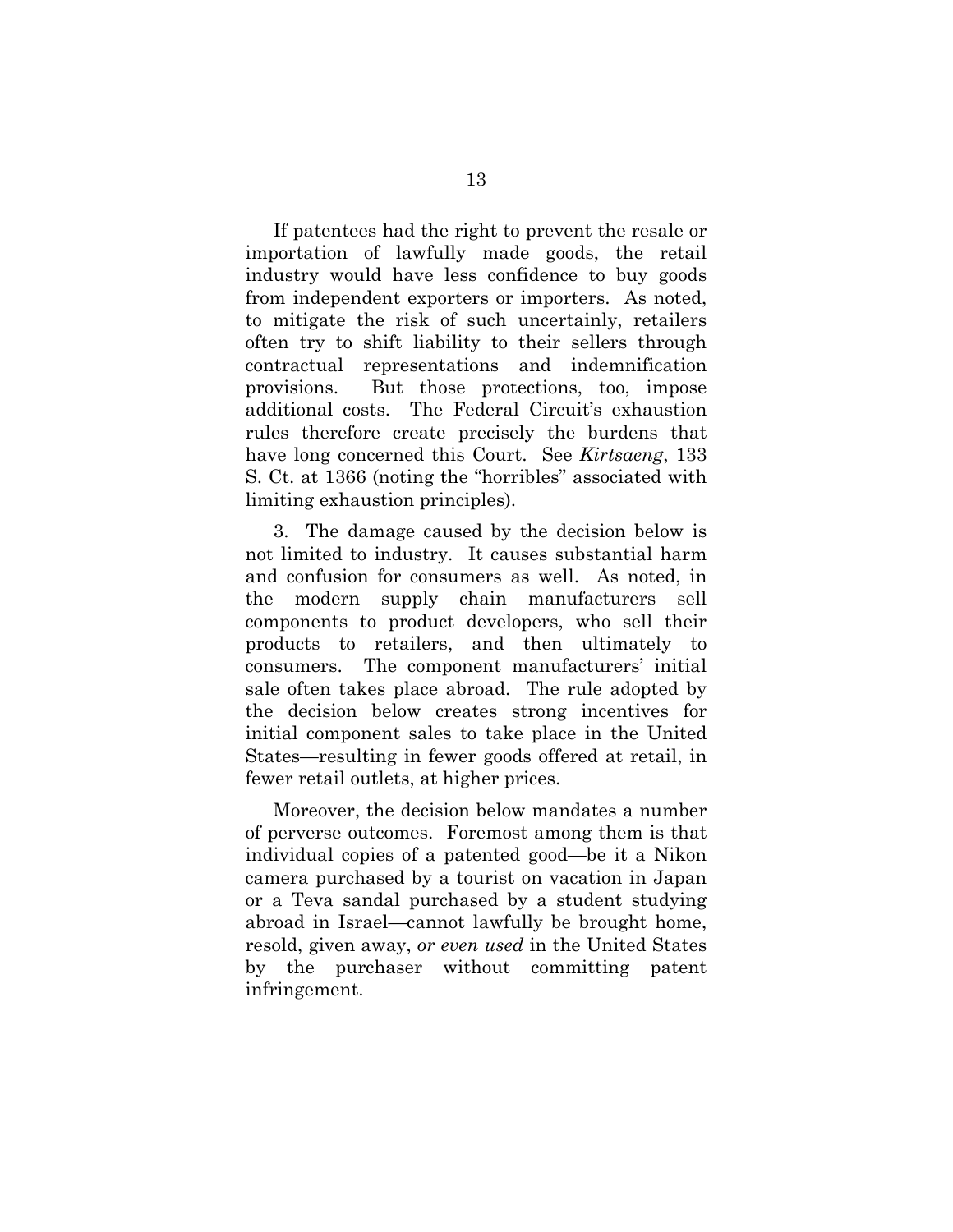To be sure, it is often suggested—and was, indeed, argued by Respondent below (Lexmark Panel Br. 54)—that patentees will not bring suit to stop such *de minimis* acts of infringement. But, as this Court observed in *Kirtsaeng*, "a copyright law that can work in practice only if unenforced is not a sound copyright law. It is a law that would create uncertainty, would bring about selective enforcement, and, if widely unenforced, would breed disrespect for copyright law itself." 133 S. Ct. at 1366. So too here.

Indeed, if anything, the problem is more pronounced in the patent context. As Justice Ginsburg noted in dissent in *Kirtsaeng*, a number of copyrightspecific defenses and exceptions—such as fair use, the so-called "suitcase exception," and specific exemptions for libraries—might have mitigated some of the practical concerns expressed by the Court. *Id.* at 1388-89. Patent law, however, provides no such relief.

#### **B. The Policy Concerns This Court Recognized In** *Kirtsaeng* **Are Equally Applicable In The Patent Context**

The concerns raised here are not new; the Court discussed them at length in *Kirtsaeng*. The Federal Circuit asserted that this Court's treatment was "copyright-specific" and "to a large extent, though not entirely, tied to the distinctive problems of museums, libraries, and booksellers." Pet. App. 75a. But the Court's opinion was not nearly so constrained. To the contrary, the Court *expressly* took account of the very concerns of both technology companies and retailers raised again here. See *Kirtsaeng*, 133 S. Ct.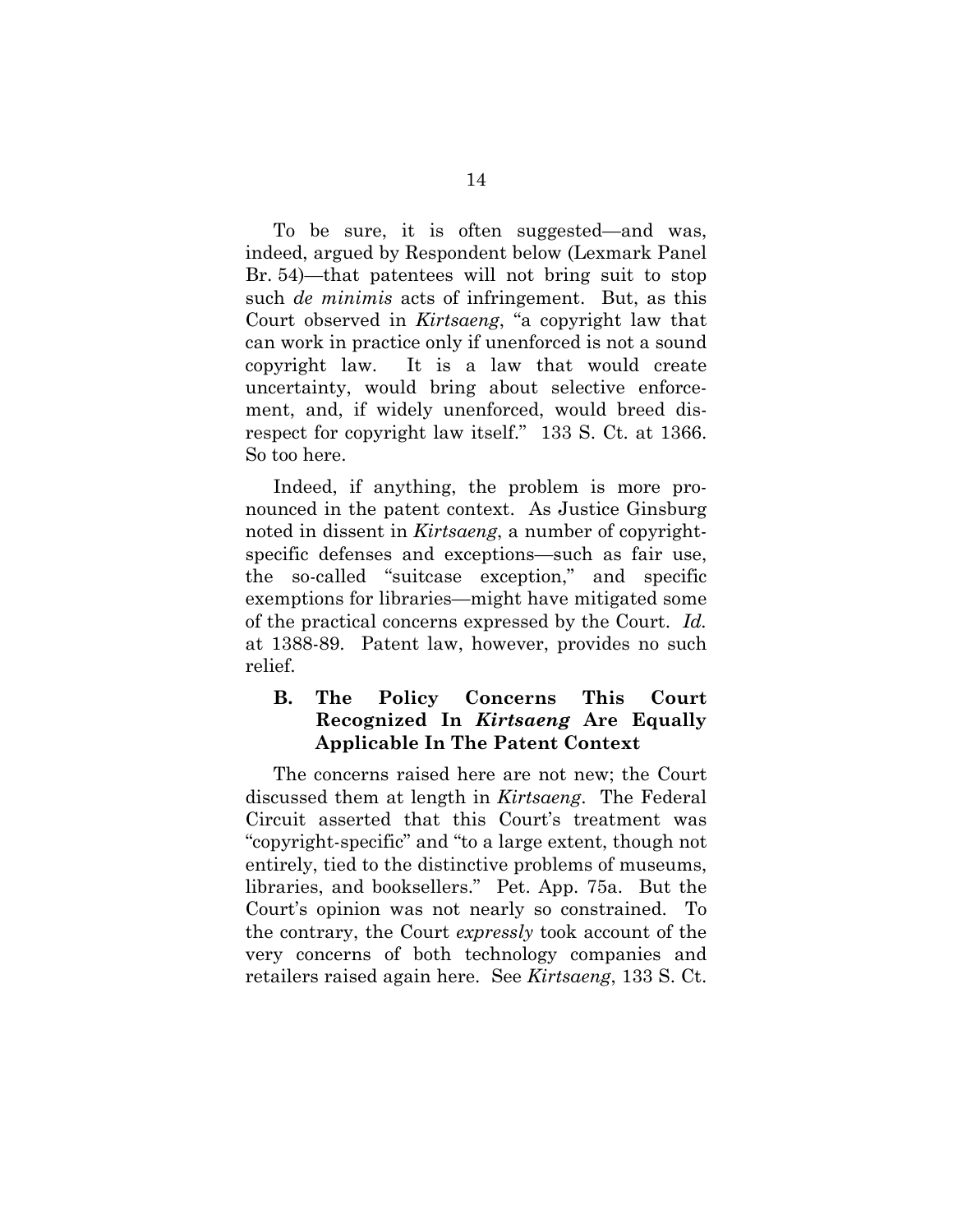at 1365 (citing, *inter alia*, Brief for Retail Litigation Center, Inc., *et al.* as *Amici Curiae*).

Indeed, *Kirtsaeng* acknowledged the use of copyrights in common technologies such as "automobiles, microwaves, calculators, mobile phones, tablets, and personal computers"—products plainly subject to patent rights. 133 S. Ct. at 1365. And the Court went on to explain that a rule limiting exhaustion to domestically made items "would prevent the resale of, say, a car, without the permission of the holder of each copyright on each piece of copyrighted automobile software." *Ibid.* That would also be true with respect to the hundreds of *patented* components of an automobile. Without permission from each of the patentees, "a foreign car owner could not sell his or her used car." *Ibid.*

The decision below asserts that patent law is simply different. Whereas pre-*Kirtsaeng* copyright precedent "was too fractured to give meaningful comfort that . . . practical problems . . . were unlikely to materialize" (Pet. App. 75a), the Federal Circuit claimed, "*Mallinckrodt* has been the governing case law since 1992" (*id*. at 60a), and *Jazz Photo* the "clear rule since 2001" (*id*. at 75a). Yet, the court continued, "we have been given no reliable demonstration of widespread problems not being solved in the marketplace" (*id.* at 60a).

But the patent law is not nearly so settled, nor was the copyright law nearly so unsettled, as the Federal Circuit assumed. To the contrary, district courts have repeatedly raised concerns about the viability of the Federal Circuit's patent-exhaustion precedents. See*, e.g.*, *LG Elecs., Inc.* v. *Hitachi, Ltd.*, 655 F. Supp. 2d 1036, 1047 (N.D. Cal. 2009). As the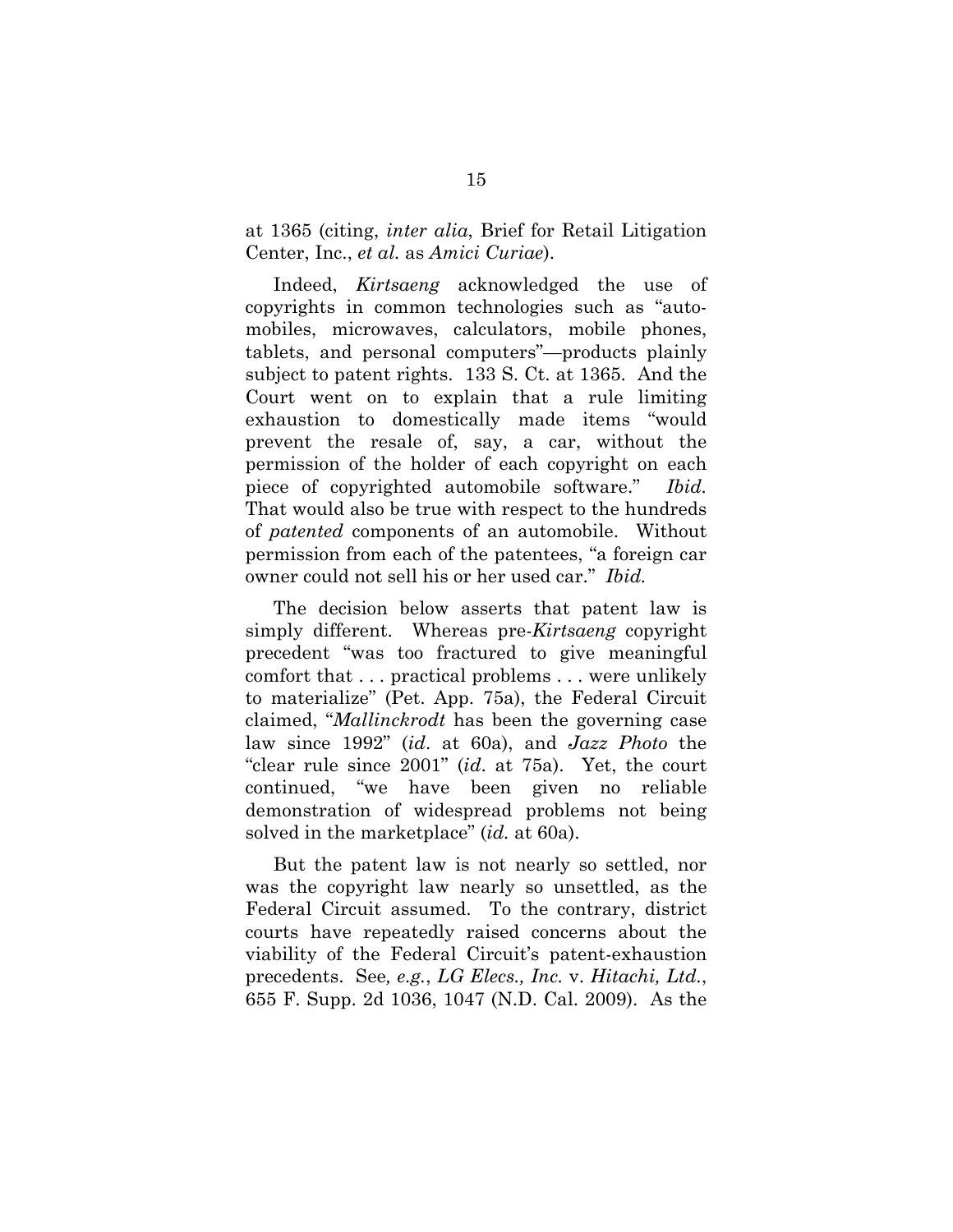dissent noted, so too have commentators. See Pet. App. 114a (citing 12 Phillip A. Areeda & Herbert Hovenkamp, Antitrust Law ¶ 2044, at 300 & 301 n.15 (3d ed. 2012)); see also Pet. Br. 23-24 n.5. And, of course, the United States has consistently asserted (as it does again here) that *Mallinckrodt* and *Jazz Photo* were incorrectly decided. See U.S. Cert. Br., *Impression Prods., Inc.* v. *Lexmark Int'l, Inc.* (No. 15- 1189), 2016 WL 5957534; U.S. Br., *Bowman* v. *Monsanto Co.*, 133 S. Ct. 1761 (No. 11-796), 2013 WL 137188); U.S. Br., *Quanta*, 553 U.S. 617 (No. 06-937), 2007 WL 3353102.

In contrast, before *Omega S.A.* v. *Costco Wholesale Corp.,* No. 04-05443, 2007 WL 7029734 (C.D. Cal. Feb. 6, 2007), *rev'd*, 541 F.3d 982 (9th Cir. 2008), *aff'd by an equally divided Court*, 562 U.S. 40 (2010)—the precursor to *Kirtsaeng*—a geographic interpretation of copyright exhaustion had been the universal rule in the federal courts for nearly thirty years. See *CBS, Inc.* v. *Scorpio Music Distribs., Inc.,* 569 F. Supp. 47, 49 (E.D. Pa. 1983), *aff'd*, 738 F.2d 424 (3d Cir. 1984). Commentators uniformly asserted that view was correct. See*, e.g.*, 2 MELVILLE B. NIMMER & DAVID NIMMER, NIMMER ON COPYRIGHT § 8.12[B][6](b), at 8-178.4 (rev. ed. 2009). And the United States defended it three times in this Court (in *Quality King*, in *Costco*, and again in *Kirtsaeng*). Indeed, before 2010, only a single court had ever even called the prevailing, geographic view of copyright exhaustion into question at all (in a footnote). See *Sebastian Int'l, Inc.* v. *Consumer Contacts (PTY) Ltd.*, 847 F.2d 1093, 1098 & n.1 (3d Cir. 1988).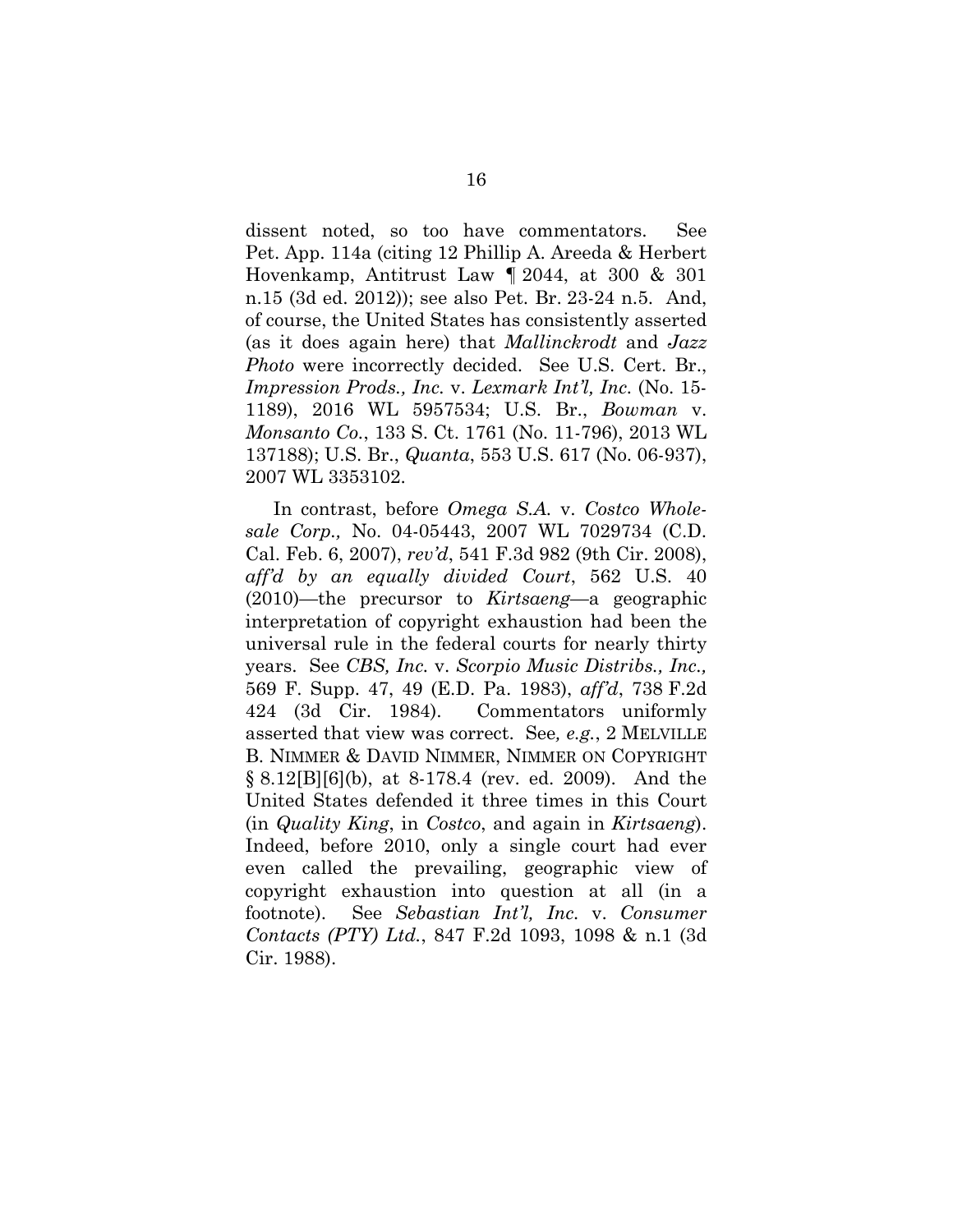Against that backdrop, there is not "considerably more reason to discount predictions" of what might materialize if the decision below is left intact than there was in the copyright context. Pet. App. 75a. And, as the Court noted in *Kirtsaeng*, "the fact that harm has proved limited so far may simply reflect the reluctance of copyright holders so far to assert geographically based resale rights. They may decide differently if the law is clarified in their favor." 133 S. Ct. at 1366. The same goes for patent holders.

In the end, there is no reason to presume that Congress intends for materially different exhaustion regimes to govern copyrights and patents. And there is significant harm in presuming otherwise. As noted, the same products often include both patented and copyrighted elements. See *Kirtsaeng*, 133 S. Ct. at 1365. In practice, parties routinely assert copyright and patent interests in the same product. See, *e.g.*, *Amini Innovation Corp.* v. *Anthony Calif., Inc.*, 439 F.3d 1365 (Fed. Cir. 2006); *Gemmy Indus. Corp.*  v. *Chrisha Creations Ltd.*, 452 F.3d 1353 (Fed. Cir. 2006); *In re Indep. Serv. Orgs. Antitrust Litig.*, 203 F.3d 1322 (Fed. Cir. 2000).

Disparate exhaustion rules yield bizarre results in which sales abroad (or at home, subject to restrictions) exhaust some U.S. intellectual property rights but not others. Such a regime would encourage further gamesmanship in the use of intellectual property rights in order to restrict secondary markets that the common law has sought to protect for hundreds of years. This Court should not abide such a result, which would only exacerbate the "inconvenience and annoyance to the public" that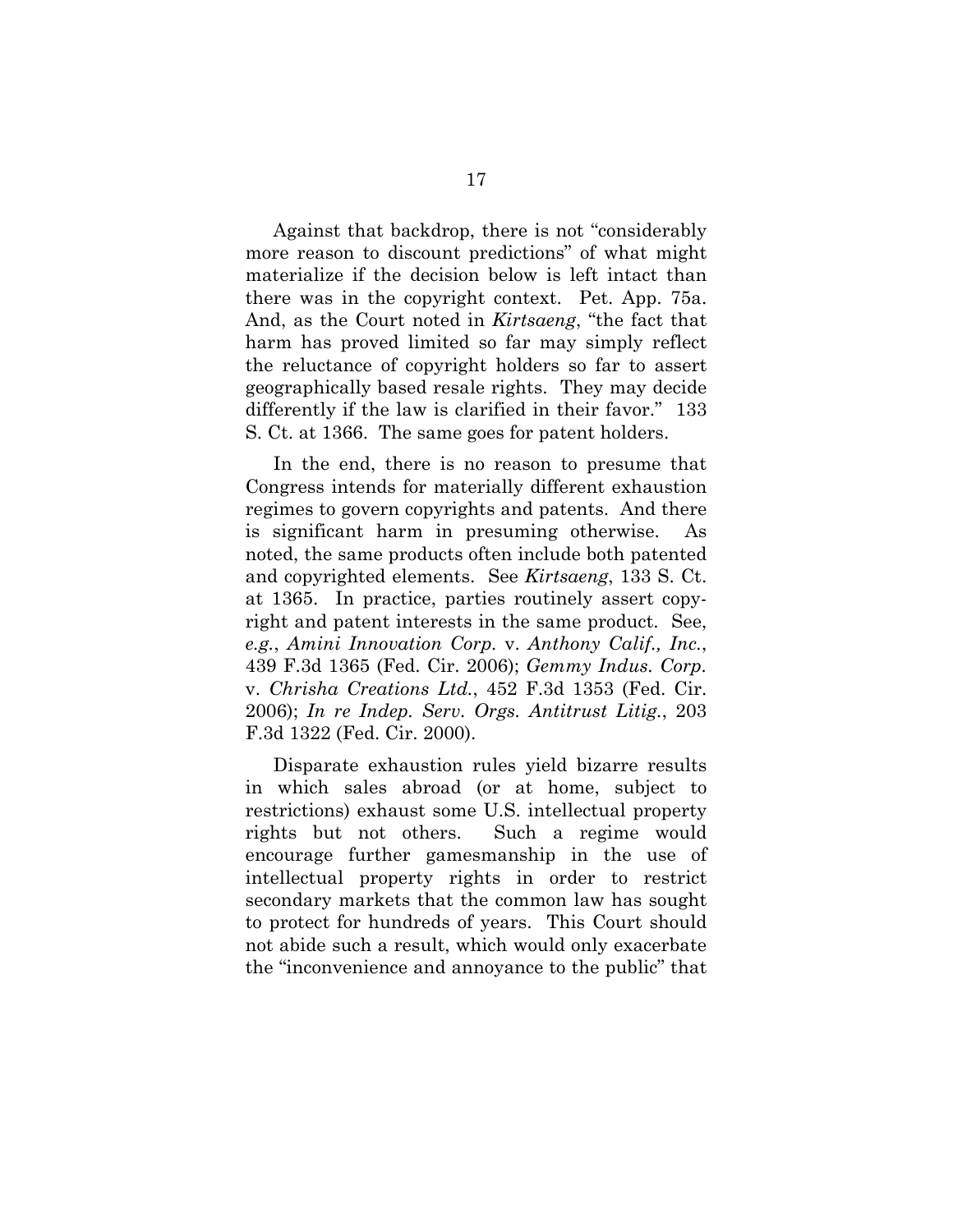the patent laws seek to prevent. *Keeler*, 157 U.S. at 667.

#### **II. THE DECISION BELOW CONFLICTS WITH THIS COURT'S HOLDINGS THAT POST-SALE RESTRICTIONS IMPERMISSIBLY EXPAND THE PATENT MONOPOLY AND THWART COMPETITION**

This Court's precedents make clear that two conditions suffice to invoke the first-sale doctrine: (1) there has been a sale of a patented article, and (2) that sale was authorized by the patentee. If those conditions are met, the patentee "can exercise no future control over what the purchaser may wish to do with the article after his purchase. It has passed beyond the scope of the patentee's rights." *United States* v. *Gen. Elec. Co.*, 272 U.S. 476, 489 (1926).

That should be the end of the matter. Respondent, however, seeks to do just what the firstsale doctrine forbids: exploit the patent laws to control the use of an article after an authorized sale. The decision below authorizes that end run around the first-sale doctrine—and effects a dramatic expansion of the scope of the patent monopoly—on the basis that a patentee can attach *any* "otherwiselawful restriction as to post-sale use or resale." Pet. App. 26a. In other words, the majority takes the position that post-sale restrictions can be vindicated through *the patent laws* unless they would run afoul of some *other* source of law, such as antitrust or misuse law. *Id.* at 29a.

But the Federal Circuit has it exactly backwards. In determining the scope of the patent monopoly, a court must do just that: determine what rights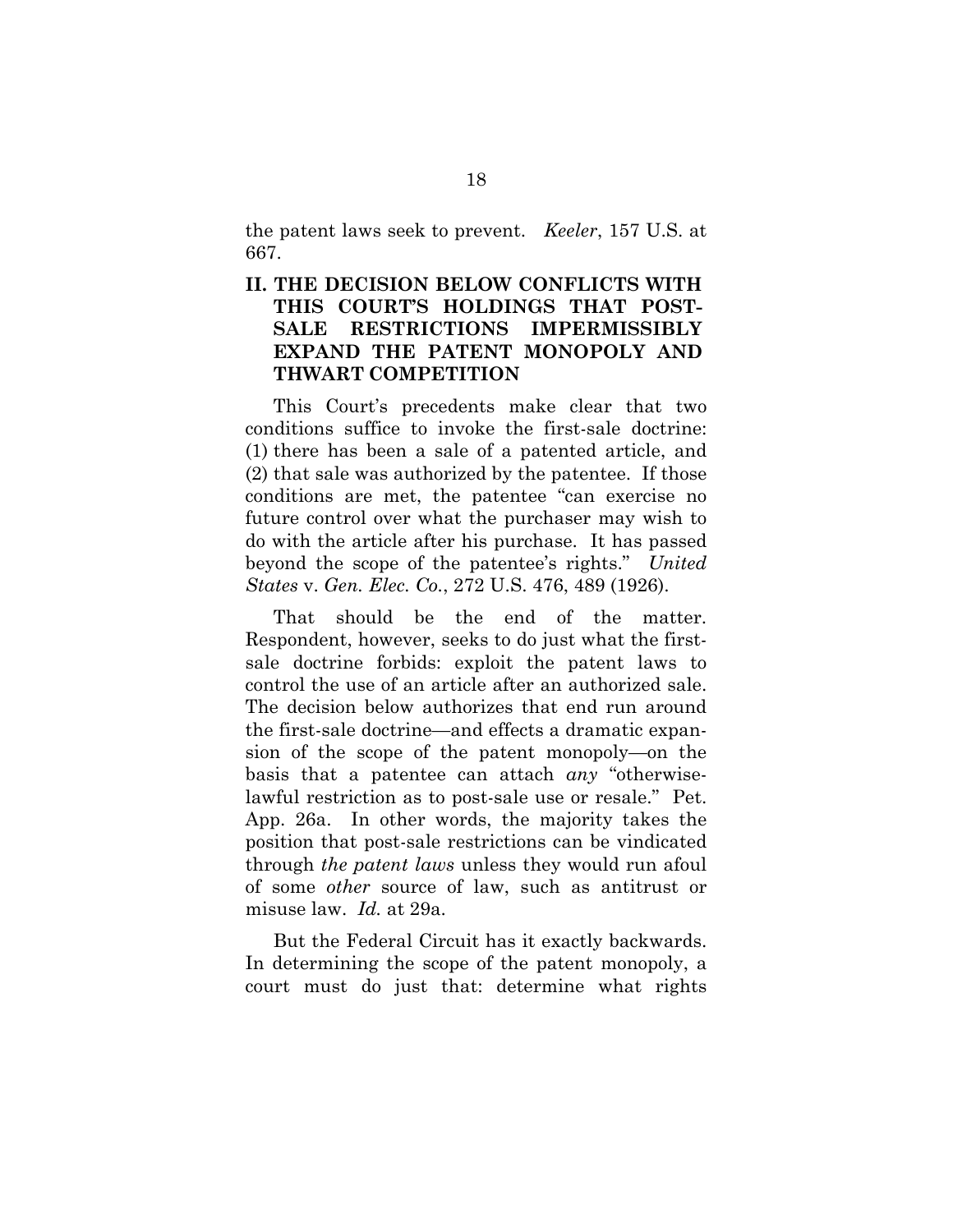Congress intended to confer upon patentees *through the patent laws*, not what it sought to restrict through other laws. And nothing suggests that Congress intended to expand the patent monopoly to control the downstream use or sale of lawfully purchased articles.

#### **A. The Patent-Exhaustion Doctrine Promotes Competition And Implements Congress's Limitations On The Patent Monopoly**

1. The patent system "embodies a carefully crafted bargain for encouraging the creation and disclosure of new, useful, and nonobvious advances in technology." *Bonito Boats, Inc.* v. *Thunder Craft Boats, Inc.*, 489 U.S. 141, 150-51 (1989). Consistent with that bargain, this Court has "uniformly recognized that the purpose of the patent law is fulfilled with respect to any particular article when the patentee has received his reward for the use of his invention by the sale of the article." *Univis Lens Co.*, 316 U.S. at 251. "[O]nce that purpose is realized the patent law affords no basis for restraining the use and enjoyment of the thing sold." *Ibid.* The first-sale doctrine therefore reflects the fact that the patent law gives patentees "but one royalty"—and no more. *Keeler*, 157 U.S. at 663; see *Bowman* v. *Monsanto Co.*, 133 S. Ct. 1761, 1766 (2013).

The doctrine articulated by the Federal Circuit in *Mallinckrodt,* reaffirmed by the decision below, runs counter to that bedrock principle. As this Court has recently reiterated, the "longstanding doctrine of patent exhaustion provides that the initial authorized sale of a patented item terminates *all patent rights* to that item," including the right to impose "postsale restrictions on the use of a patented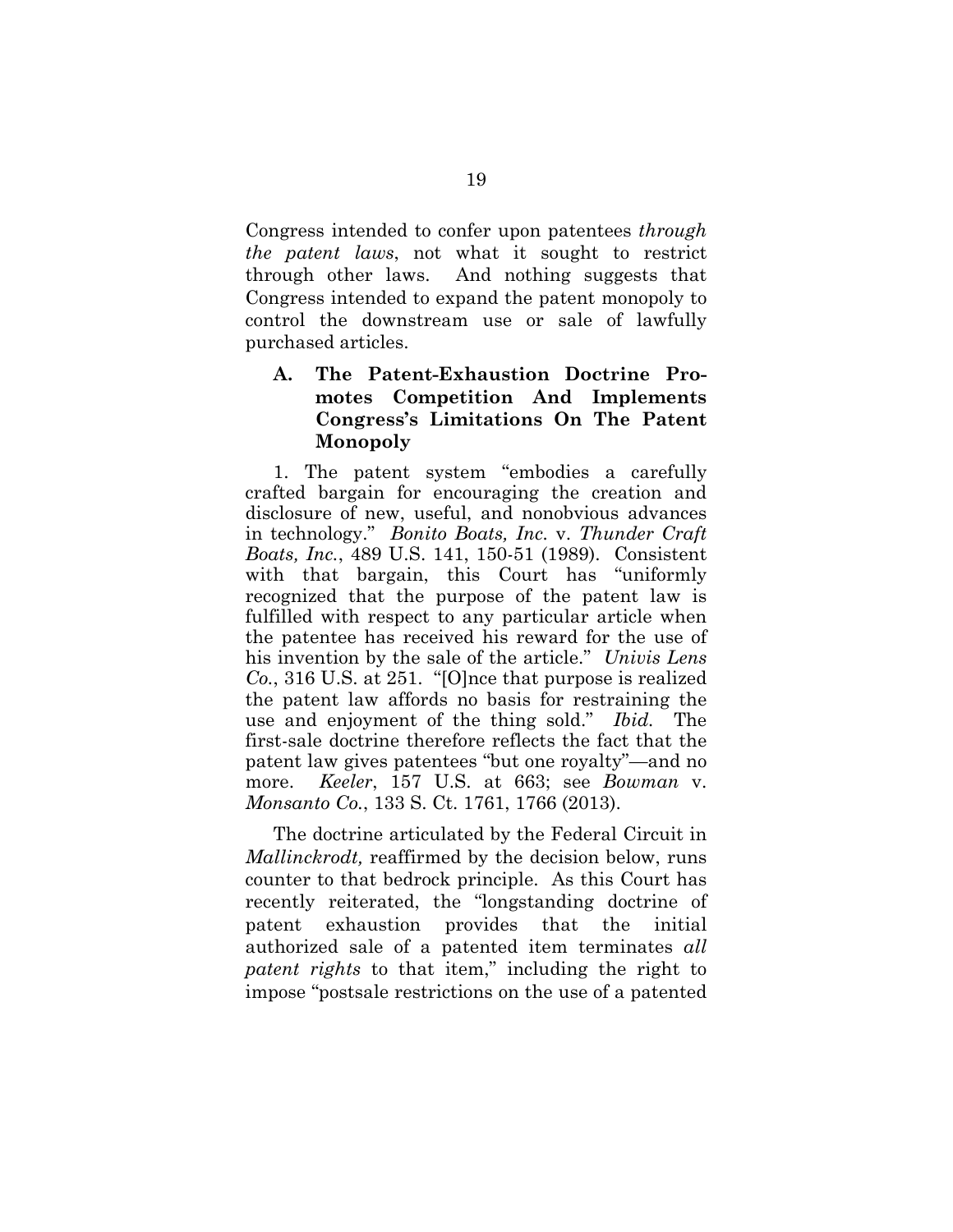article." *Quanta*, 553 U.S. at 625 (emphasis added). But that is just what the decision below permits: It allows patentees to impose restrictions on the use or sale of a patented article *after* an authorized sale of that article—and thus after the patentee has already "received his consideration." *Adams* v. *Burke*, 84 U.S. 453, 456 (1873). The Federal Circuit's rule therefore undoes the careful balance crafted by Congress.

2. The patent-exhaustion doctrine has an "impeccable historic pedigree" that antedates the patent laws—and is rooted in principles of free and fair competition. *Kirtsaeng*, 133 S. Ct. at 1363 (2013). As this Court observed in *Kirtsaeng*, Lord Coke explained in the 17th century that the common law "refus[ed] to permit restraints on the alienation of chattels." *Ibid.* Once an owner sells a chattel, "his whole interest... is out of him," and restrictions on the resale or disposition of the chattel are "'against Trade and Traffi[c], and bargaining and contracting.'" *Ibid.* (quoting 1 E. Coke, Institutes of the Laws of England § 360, p. 223 (1628)).

Coke therefore emphasized "the importance of leaving buyers of goods free to compete with each other when reselling or otherwise disposing of those goods." *Ibid.* And, as this Court has recognized, that very concern articulated by Lord Coke—the need to protect "Trade and Traffi[c]," including robust postsale markets—explains why "American copyright law has long applied that doctrine." *Kirtsaeng*, 133 S. Ct. at 1365-66.

It also explains why "[f]or over 150 years this Court has applied the doctrine of patent exhaustion to limit the patent rights that survive the initial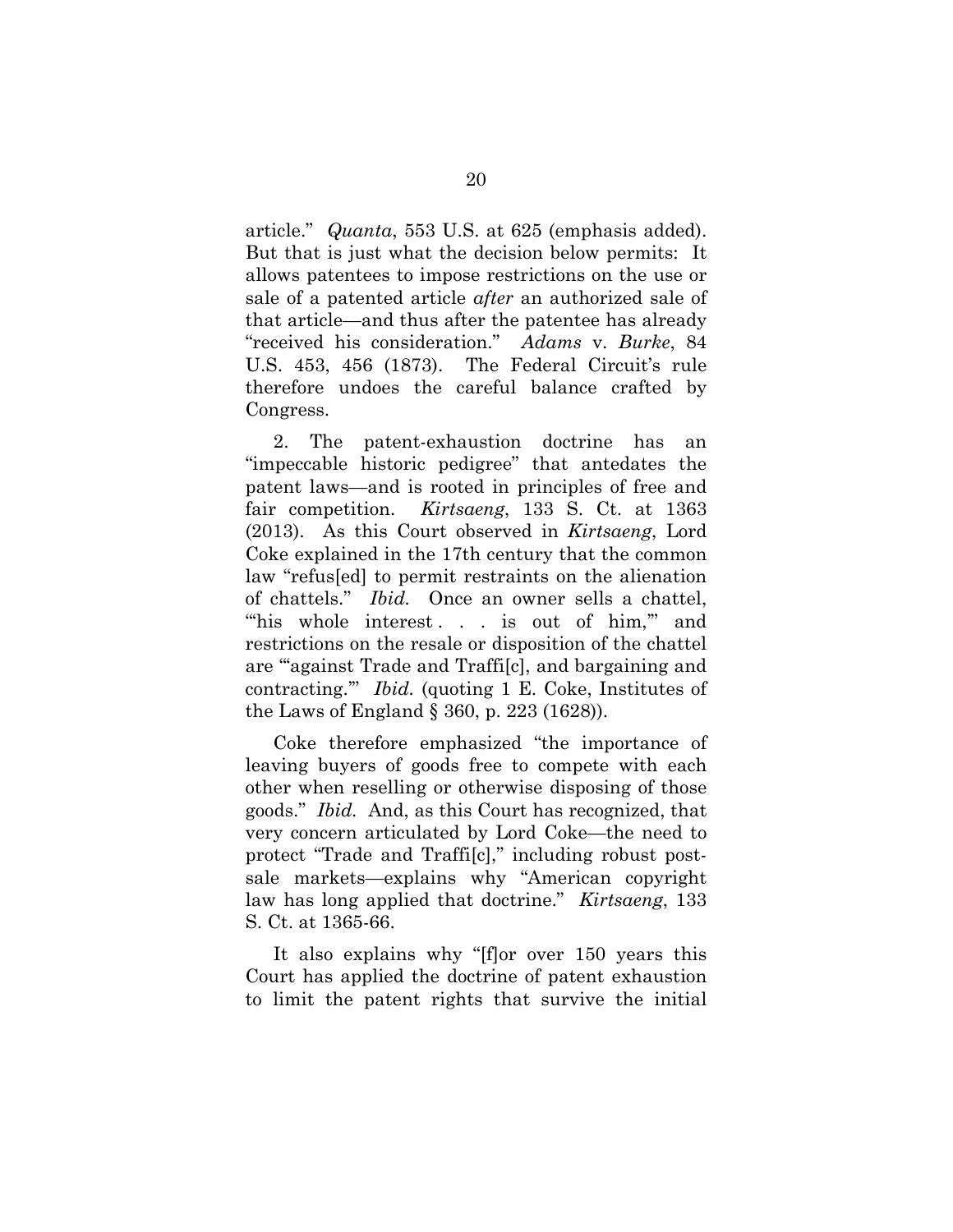authorized sale of a patented item." *Quanta*, 553 U.S. at 621. After all, "where a common-law principle is well established, . . . courts may take it as given that Congress has legislated with an expectation that the principle will apply except when a statutory purpose to the contrary is evident." *Astoria Fed. Sav. & Loan Ass'n* v. *Solimino*, 501 U.S. 104, 108 (1991) (internal quotation marks omitted). Here, nothing in the patent laws suggest that Congress displaced the longstanding common-law disapproval of restraints on alienation.

To the contrary, "[i]t has long been settled that the patentee receives nothing from the law which he did not have before, and that the only effect of his patent is to restrain others from manufacturing, using, or selling that which he has invented." *Motion Picture Patents*, 243 U.S. at 510. Thus, as this Court observed in applying the patent-exhaustion doctrine in 1917, "restraints upon [a patented article's] further alienation"—such as restrictions on resale price—"have been hateful to the law from Lord Coke's day to ours." *Straus* v. *Victor Talking Mach. Co.*, 243 U.S. 490, 501 (1917).

Indeed, the patent-exhaustion rule articulated by this Court (and rejected by the Federal Circuit) "is in accord with the views of Thomas Jefferson," who "served as a member of the first Patent Board" and "drafted the comprehensive Patent Law of 1793." *Gen. Talking Pictures Corp.* v. *W. Elec. Co.*, 305 U.S. 124, 128 n.1 (1938) (Black, J., dissenting). Specifically, Jefferson suggested that "'the purchaser of the right to use the invention should be free to apply it to *every* purpose of which it is susceptible.'" *Ibid.* (quoting The Writings of Thomas Jefferson,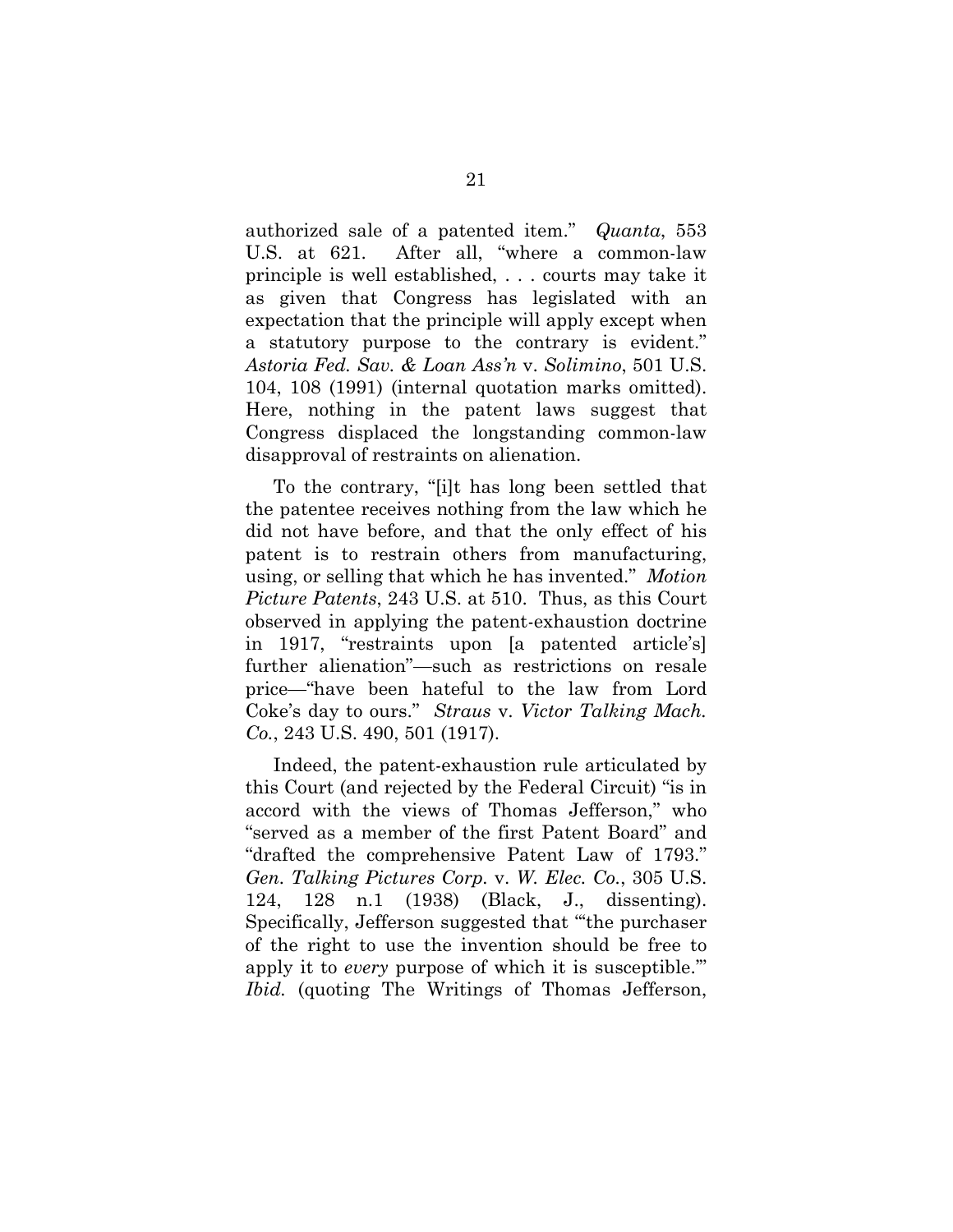Vol. VI, H.A. Washington, Editor, p. 372) (emphasis added); cf. *Kirtsaeng*, 133 S. Ct. at 1370-71 (citing Jefferson for the proposition that the Founders did not intend to provide the right to divide markets or charge different prices for the same book).

Providing examples of the free use of invention by a purchaser, Jefferson noted that "a screw for crushing plaster might be employed for crushing corn-cobs," and "a chain pump for raising water might be used for raising wheat." *Ibid.* (quoting The Writings of Thomas Jefferson at p. 181). The decision below, however, would enable a patentee to prohibit such uses through contract—and then bring a *patent infringement* action against Jefferson's hypothetical corncob crusher. The use of the patent laws to enforce such restraints on trade runs afoul of longstanding common-law principles, conflicts with this Court's precedents, and stretches the patent monopoly beyond the breaking point.

#### **B. The Decision Below Wrongly Holds That The Patent Laws Can Be Used To Enforce Any Post-Sale Restriction That Is Not Otherwise Illegal**

1. In the decision below, the majority reaffirmed *Mallinckrodt*'s holding that post-sale restrictions on the use or sale of patented articles are *necessarily* enforceable through the patent laws, so long as they do not run afoul of antitrust or other laws. That holding represents a profound misinterpretation of this Court's precedents and conflates the question whether the *patent laws* authorize a sale or use restriction with the question whether the *antitrust laws* prohibit it.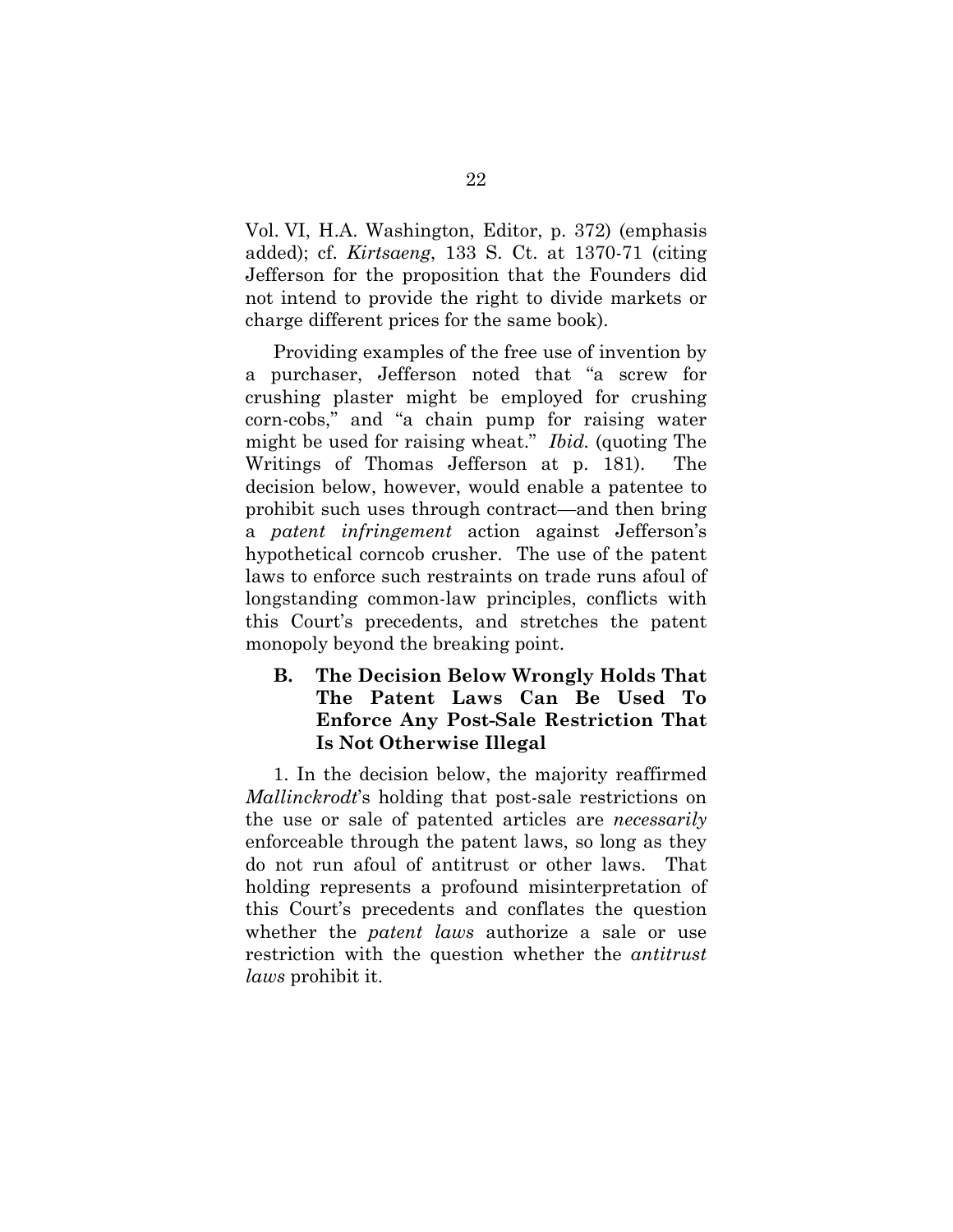*Mallinckrodt* addressed whether a "single use only" restriction could be enforced through an infringement action. In answering that question, the Federal Circuit addressed the so-called "*Bauer* trilogy," in which this Court held that various restraints could not be enforced through the patent laws. *Mallinckrodt*, 976 F.2d at 703 (citing *Bauer*, *supra*). According to *Mallinckrodt*, however (and according to the majority below, see Pet. App. 27a-30a), the *Bauer* trilogy merely "established that *price-fixing and tying* restrictions accompanying the sale of patented goods were *per se* illegal"—and therefore said nothing about restrictions accompanying the sale of patented goods generally. *Mallinckrodt*, 976 F.2d at 704 (emphasis added).

But that is not what *Bauer* and its progeny held. In *Bauer*, the assignee of a patent on a chemical established a minimum resale price for distributors of the chemical. The question presented was whether a distributer's resale of the chemical at a lower price "constitute[d] *infringement* of appellants' patent," *Bauer*, 229 U.S. at 9 (emphasis added)—not, as the Federal Circuit assumed, whether it was *otherwise legal*. And this Court squarely held that such post-sale restrictions are *not* within the scope of the patent monopoly: Once an article is sold, it "" passes without the limit of the monopoly" and "is" open to the use of the purchaser without further restriction on account of the monopoly of the patentees.'" *Id.* at 18 (quoting *Adams*, 84 U.S. at 456).

In reaching that conclusion, this Court cautioned that "care should be taken not to extend by judicial constriction the rights and privileges which it was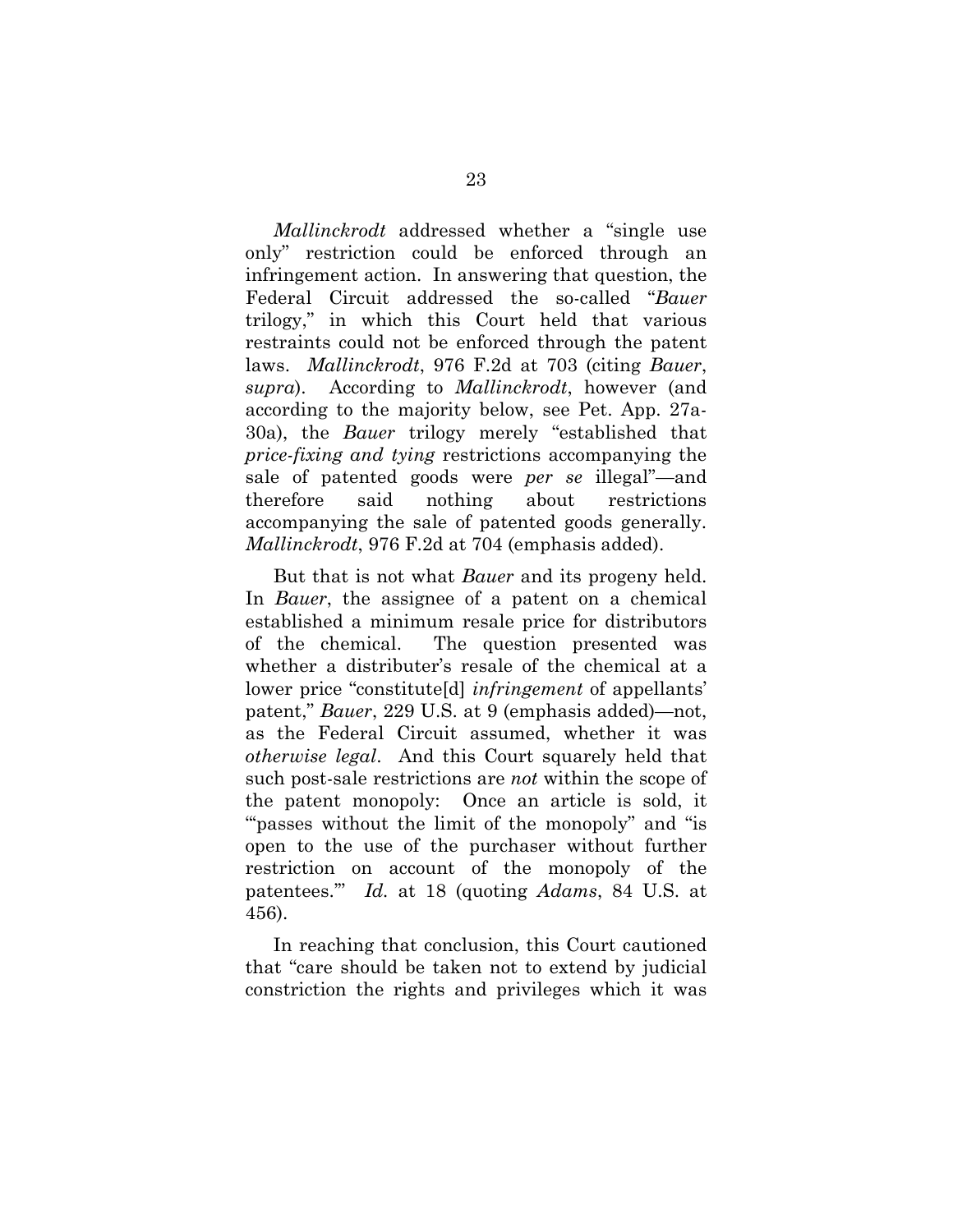the purpose of Congress to bestow." *Id.* at 10. Although "it was the intention of Congress to secure an exclusive right to sell," this Court explained, there "is no grant of a privilege to keep up prices and prevent competition." *Id.* at 17. Accordingly, this Court held, the post-sale restriction was "beyond the limits of the monopoly secured by the patent act." *Ibid.*

This Court reached the same conclusion in *Straus*  v. *Victor Talking Machine Co.*, the second case in the *Bauer* trilogy. There, the patentee attached a notice to its phonographic machines setting a minimum transfer price, and then brought an infringement action to enforce that restriction. The question presented was whether the price restriction constituted "a means of securing to the owner of the patent that exclusive right to use its invention which is *granted through the patent law*, or whether, under color of such a purpose, it is a device unlawfully resorted to in an effort to profitably extend the scope of the patent at the expense of the general public." *Straus*, 243 U.S. at 497-498 (emphasis added).

Once again, then, the question was not (as the Federal Circuit would have it) whether the restriction was illegal under antitrust or other laws, but whether it impermissibly expanded the scope of the *patent laws* beyond the balance reached by Congress. And, once again, this Court held that such post-sale restrictions did not fall "within the grant of the patent laws." *Id.* at 501. Such restrictions, this Court emphasized, are "obnoxious to the public interest" and would "work great and widespread injustice to innocent purchasers." *Ibid.*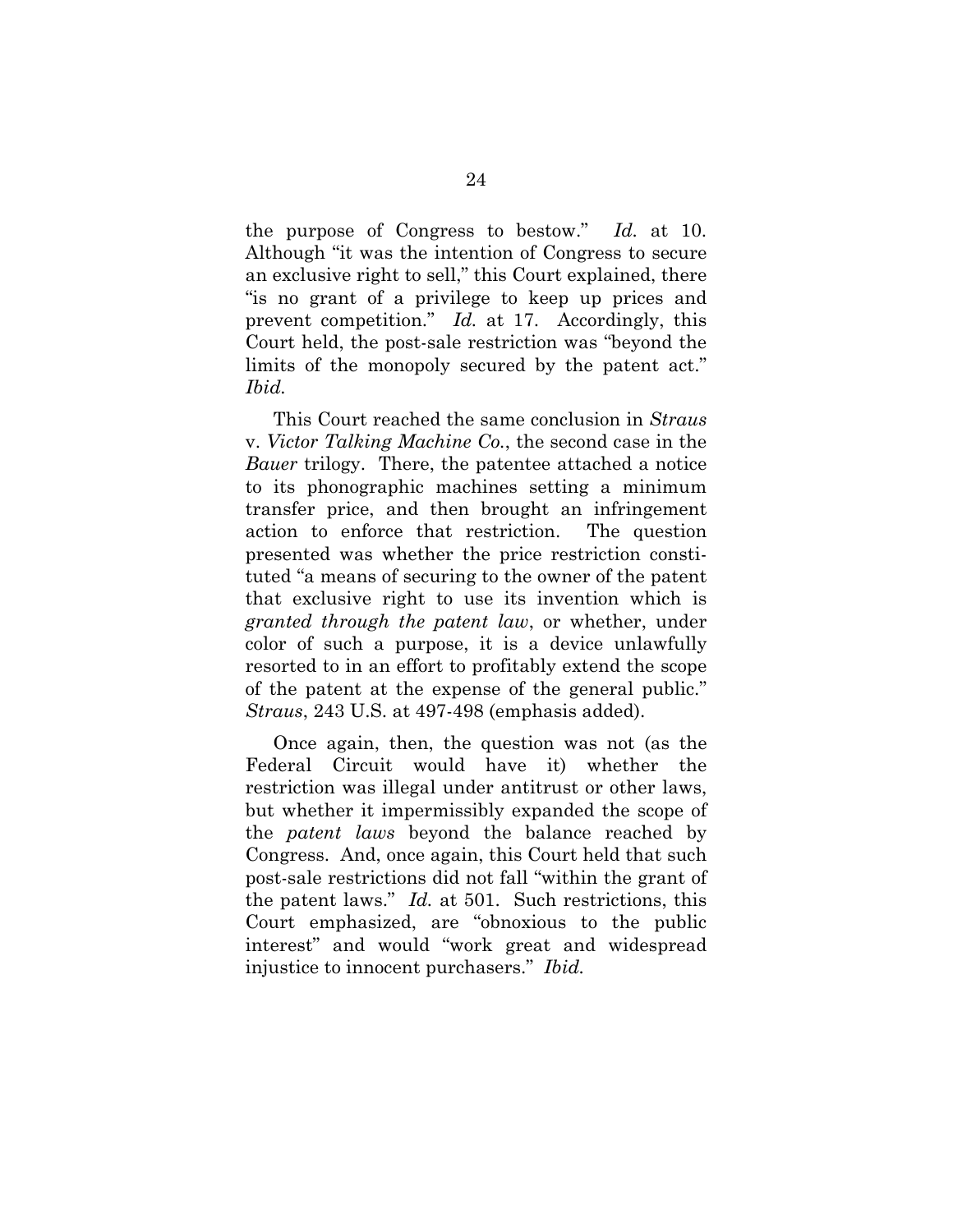The same goes for the third case in the trilogy, *Boston Store of Chicago* v. *American Graphophone Co.*, 246 U.S. 8 (1918), which also involved resale price restrictions. And again the question this Court addressed was whether "the right to enforce [the restriction was] *secured by the patent law*"—that is, "whether the monopoly of the patent law can be extended beyond the scope of that law or, in other words, applied to articles after they have gone beyond its reach." *Id.* at 20, 26 (emphasis added).

This Court's answer was no. *Id.* at 27. In reaching that conclusion, this Court explained that "one who had sold a patented machine and received the price and had thus placed the machine so sold beyond the confines of the patent law, could not by qualifying restrictions as to use keep under the patent monopoly a subject to which the monopoly no longer applied." *Id.* at 25. Thus, contrary to the Federal Circuit's interpretation in *Mallinckrodt* (and in the decision below), all three cases in the *Bauer* trilogy focused squarely on the scope of the patent laws—and held that post-sale restraints on the use of patented goods cannot be enforced through those laws.

*Mallinckrodt* also addressed *Motion Picture Patents*, which involved a patentee's attempt to restrict the use of a patented movie projector to films leased by the patentee. The Federal Circuit characterized this Court's decision in that case as holding that the tie-in was *per se* illegal. *Mallinckrodt*, 976 F.2d at 704. But, once again, this Court made abundantly clear that its decision in *Motion Picture Patents* was not restricted to the question whether the tying arrangement was permissible under laws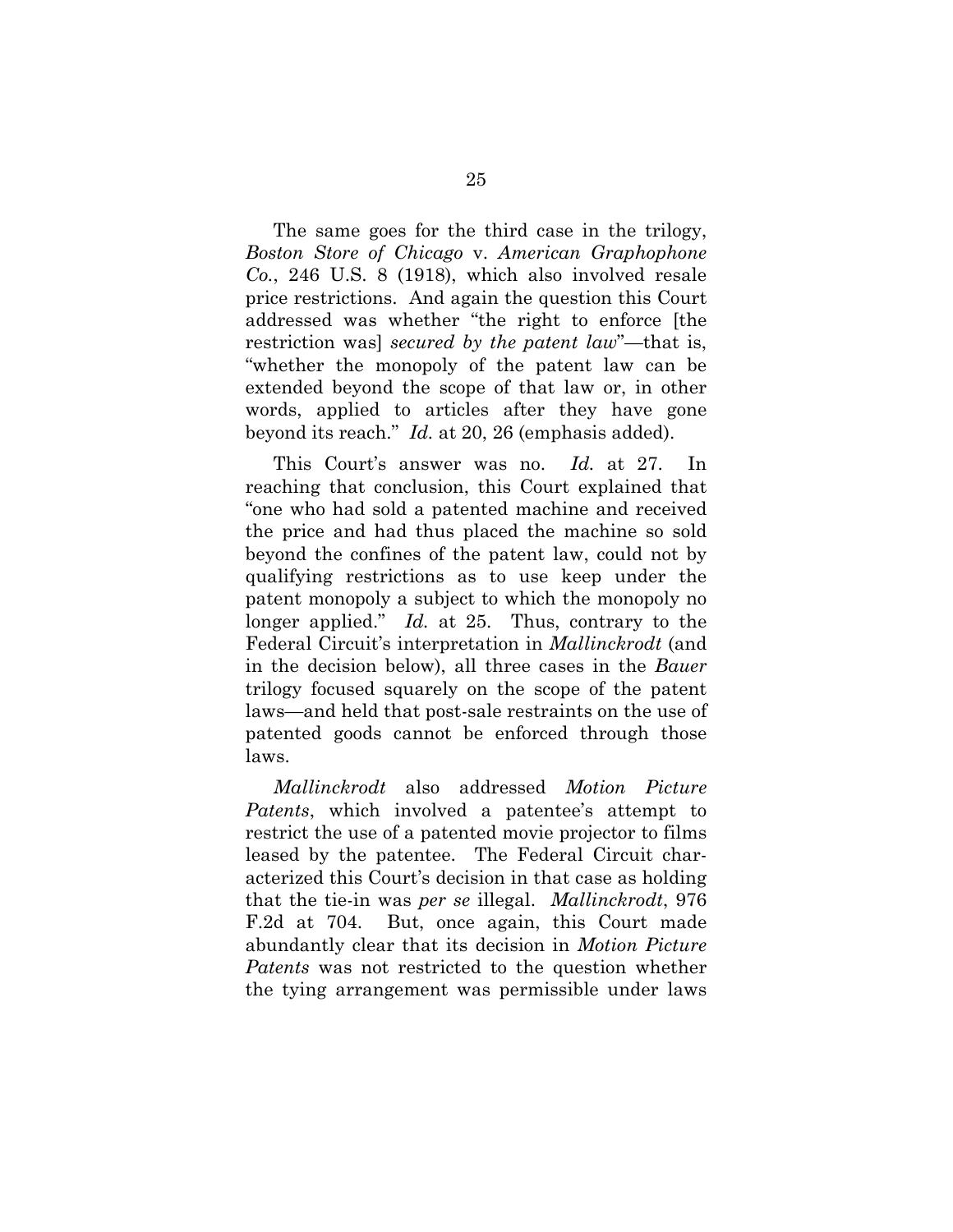other than the patent laws. Indeed, the Court explained that "[t]he extent to which the use of the patented machine may validly be restricted to specific supplies or otherwise by special contract . . . is a question outside the patent law, and with it we are not here concerned." 243 U.S. at 509. Rather, the task for this Court was to "determine the meaning of Congress when" it provided a patentee the exclusive right to "use" its invention. *Ibid.*

In determining Congress's meaning, this Court observed that it "has consistently held that the primary purpose of our patent laws is not the creation of private fortunes for the owners of patents, but is 'to promote the progress of science and the useful arts.'" *Id.* at 511 (quoting U.S. Const. art. I, § 8). This Court therefore rejected the attempted post-sale restriction at issue—not because the restriction ran afoul of the general laws, but rather because it was "wholly without the scope and purpose of our *patent laws*, and because, if sustained," it would promote "private fortunes" rather than scientific progress. *Id.* at 519 (emphasis added).

In sum, this Court's precedents stand for the proposition that the patent laws cannot be expanded to control post-sale conduct, *irrespective* of whether such conduct is permitted by the antitrust laws. Therefore, the fact that, as the decision below observed, "Impression has not claimed that the restrictions at issue violate antitrust, patent-misuse, or similar constraints," Pet. App. 61a, is irrelevant to the proper resolution of this case.

2. That is not to say that Congress's objective of promoting free and fair competition is irrelevant to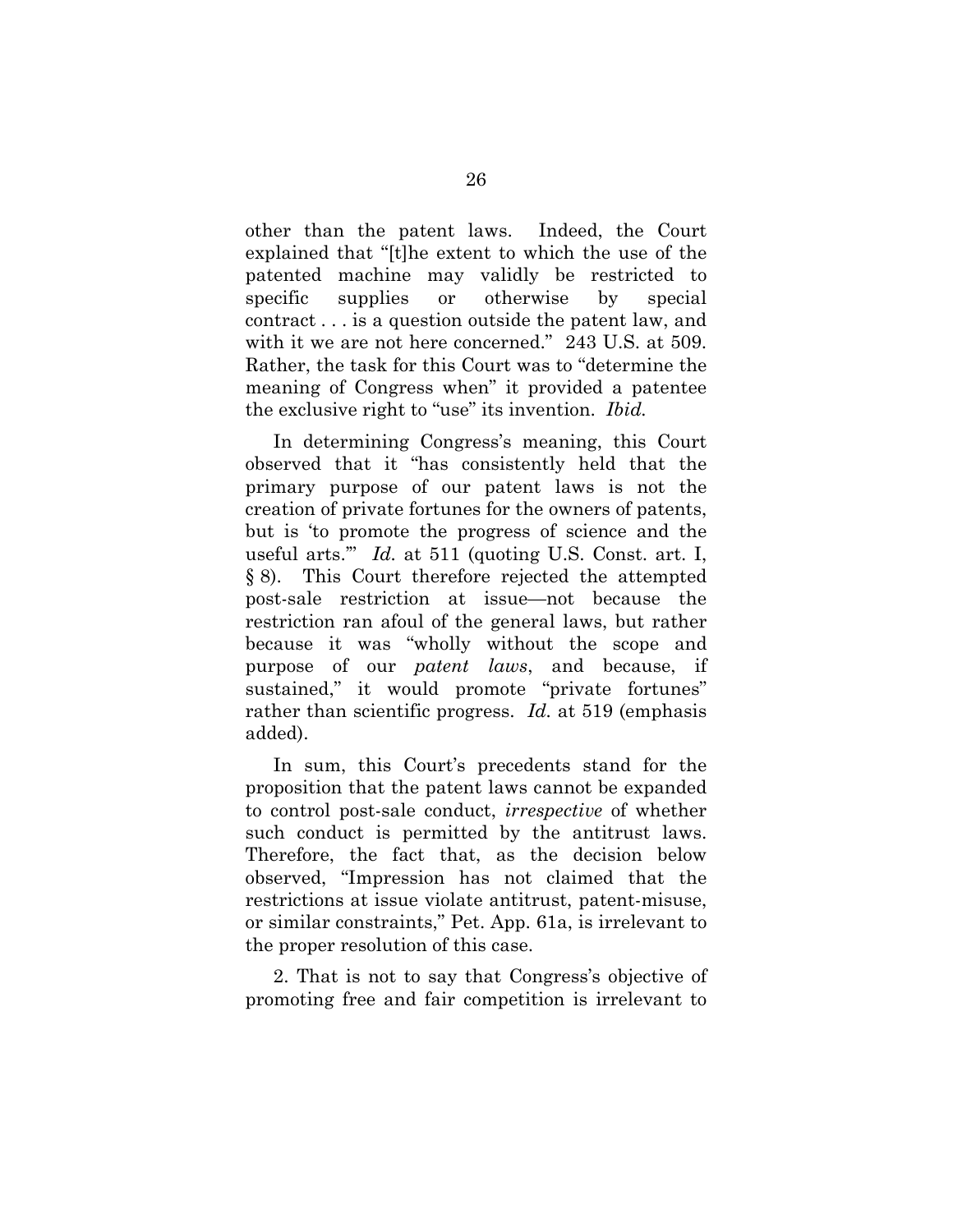the interpretation of the patent laws. To the contrary, as noted above, the common law's disapproval of restraints on alienation is rooted in a concern that buyers of goods be free to compete with each other. This Court's precedents likewise make clear that the patent-exhaustion doctrine, in particular, reflects Congress's desire to balance the goals of fostering innovation and promoting competition. Given those purposes, it would be exceedingly odd for Congress to have authorized patentees to use the patent laws to enforce price-fixing, tying, and territorial-allocation arrangements that were considered anticompetitive and illegal *per se* when Congress amended the patent laws in 1952.

The decision below, however, ignores Congress's goal of promoting competition and makes much of the fact that such vertical restraints are now "judged by a rule of reason." Pet. App. 61a. According to the majority, that fact—that post-sale restraints are no longer unlawful *per se* under the antitrust laws supports its holding that *any* post-sale restrictions are enforceable through the *patent laws*, unless otherwise illegal. *Id.* at 62a-63a.

But it is irrelevant whether, for antitrust purposes, such restraints are considered *per se* illegal or judged according to a rule of reason. Either way, such restraints are subject to scrutiny. As Justice Breyer noted at oral argument in *Quality King Distributors, Inc.* v. *L'anza Research International, Inc.*, 523 U.S. 135, 138 (1998), a case involving copyright law's first-sale doctrine, "[s]ometimes you can" impose such restrictions, and "sometimes you can't." *Quality King* Oral Argument Tr. 30. Thus, for "vertically imposed territorial restrictions" to be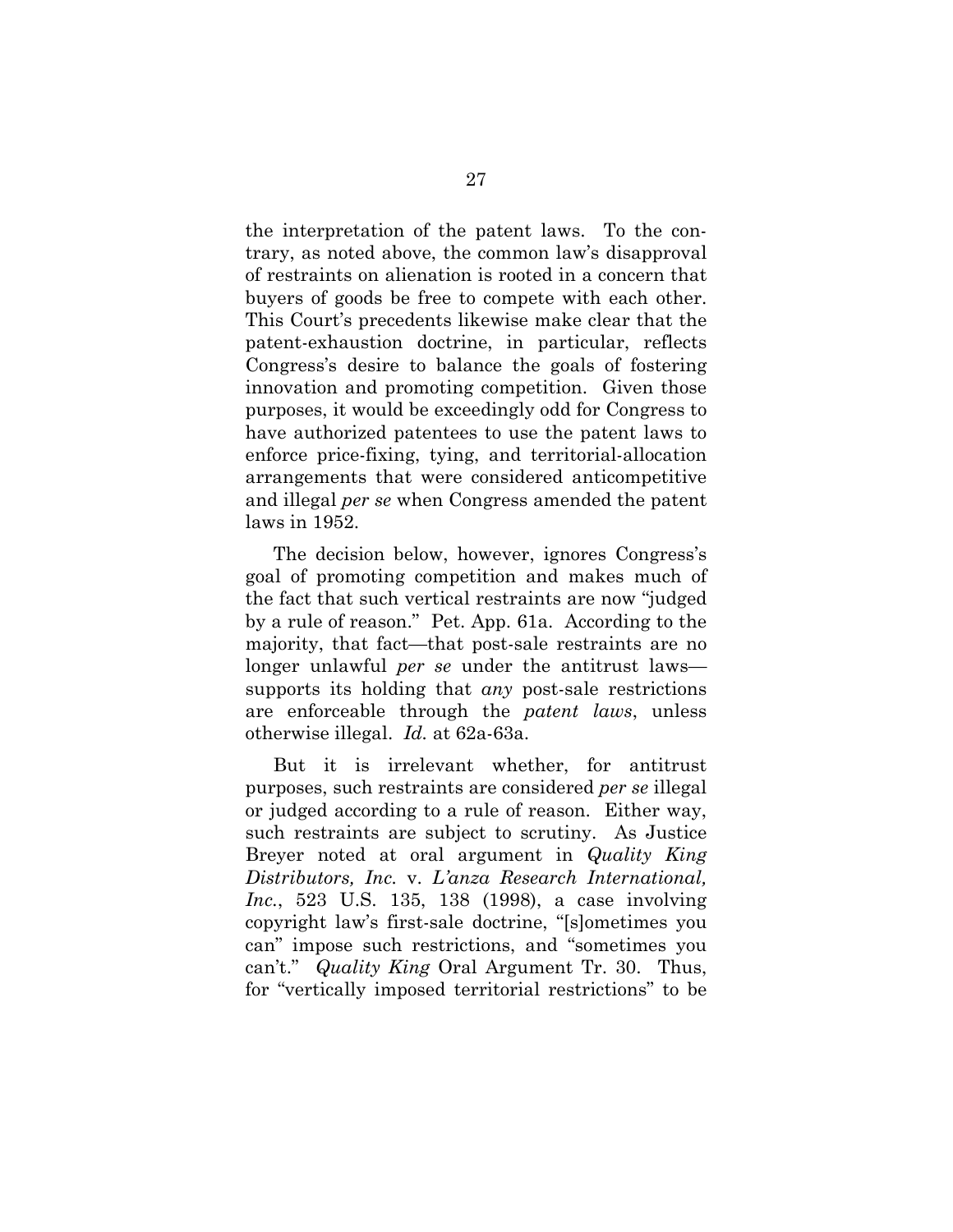enforceable through copyright law, Justice Breyer suggested, "you [would] have to have a fairly clear expression of congressional intent" to authorize such practices. *Id.* at 30-31.

That is equally true with respect to restraints on the sale or use of patented articles. And, as shown above, Congress did not clearly express an intent to permit such restraints after the lawful sale of patented articles. As a result, consistent with congressional intent, this Court has consistently rejected attempts to enforce post-sale restrictions on the use or sale of patented articles.

Moreover, the implication of the majority's reasoning is that the *Bauer* trilogy is itself no longer good law. After all, the Federal Circuit's position is that those cases turned exclusively on the fact that tie-ins and price fixing were *per se* illegal. Pet. App. 27a. But, as the majority noted (*id.* at 57a-58a), that is no longer the case. The decision below, if allowed to stand, would therefore effectively overturn *Bauer* and its progeny in one fell swoop.

3. The Federal Circuit nevertheless held that its "conditional-sale doctrine" is compelled by the Patent Act, which confers the "'right to exclude,' which 'may be waived in whole or in part.'" Pet. App. 27a (quoting *Mallinckrodt*, 976 F.2d at 703). But see Pet. Br. 33-35 (explaining the Federal Circuit's misconstruction of decisions of this Court discussing "conditional" sales). So, the reasoning goes, because a patentee can exclude *all* uses or sales of a patented article, it can impose *some* restrictions on the use or sale of that article, even after an authorized sale.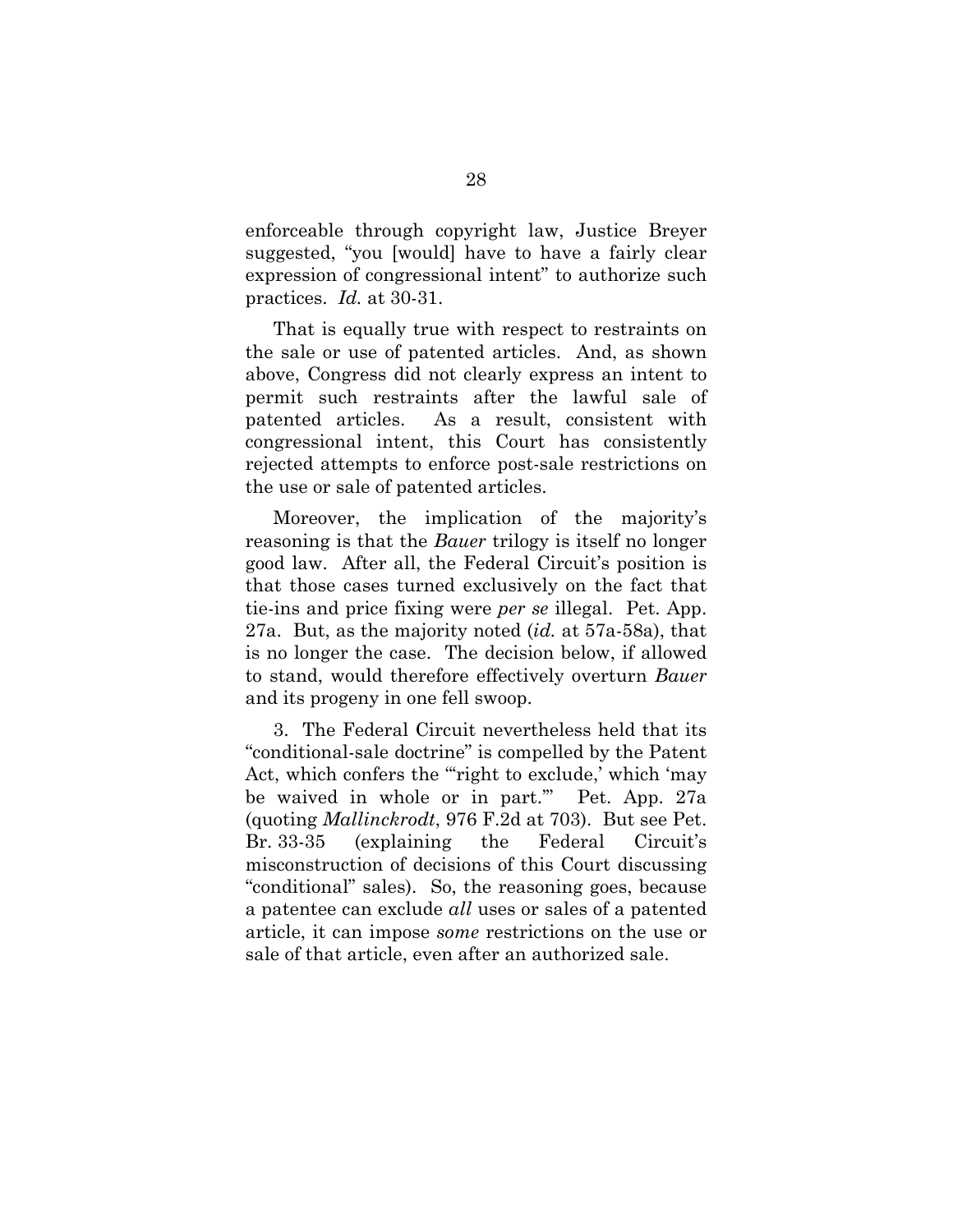But this Court has already rejected that greaterincludes-the-lesser argument—*i.e.*, the notion that, "since the patentee may withhold his patent altogether from public use, he must logically and necessarily be permitted to impose any conditions which he chooses upon any use which he may allow of it." *Motion Picture Patents*, 243 U.S. at 514. It did so on the ground that the argument conflates "the rights which are given to the inventor by the patent law," and those "which he may create for himself by private contract." *Ibid.* That is precisely the mistake made by the Federal Circuit in the decision below.

The decision below also places great weight on the fact that the Patent Act confers "separate rights to exclude others from making, using, selling, etc." Pet. App. 58a. According to the court of appeals, that unique aspect of patent law means that the first-sale doctrine (at least in the context of patent law) should *not* be subject to the longstanding common-law rule that authorized purchasers of goods are free to dispose of those goods however they wish. Pet. App. 56a-59a. As noted above, however, in *Straus* this Court expressly invoked the common law's disapproval of restraints on alienation to support the first-sale doctrine *in the patent context*. 243 U.S. at 501.

This Court has also expressly rejected the Federal Circuit's "bundle of sticks" argument. In *Adams*, for example, this Court recognized that, as the decision below notes, the "right to manufacture, the right to sell, and the right to use are each substantive rights, and may be granted or conferred separately by the patentee." *Adams*, 84 U.S. at 456. It nevertheless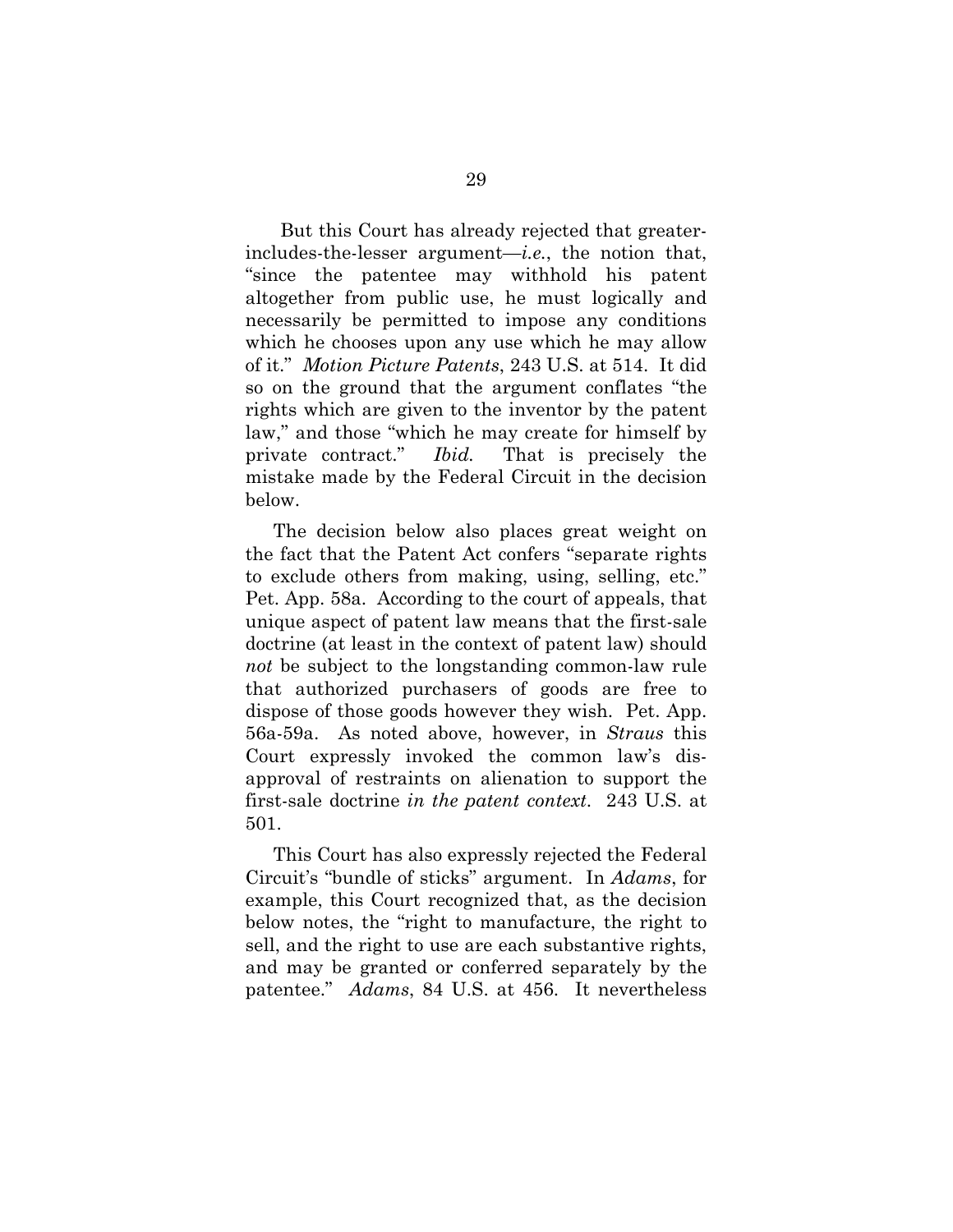held that that fact does *not* give the patentee the right to impose restrictions on post-sale uses or sales: Once a patentee sells a patented article, this Court explained, he "parts with the right to restrict that use." *Ibid.* The fact that the patent law grants those rights "separately," Pet. App. 57a, does nothing to alter that rule.

#### **C. Any Ability Patentees Retain To Restrict The Use Of Patented Articles Is Grounded In Non-Patent Law**

The decision below presumes that, as owners of a property right, patentees must be free to impose conditions on the subsequent use or sale of patented products. The decision below also suggests that patentees need a mechanism to segment markets for their products, domestically or internationally, to account for real-world differences among markets and to prevent arbitrage. See Pet. App. 78a-79a.

That may be true, but, if so, those rights are not a function of the *patent law*, enforceable through patent infringement actions*.* Rather, this Court has made clear that such restrictions on post-sale use are the function of—and are enforceable only through *contract law*:

Whether a patentee may protect himself and his assignees by special contracts brought home to the purchasers is not a question before us, and upon which we express no opinion. It is, however, obvious that such a question would arise as a question of contract, and not as one under the inherent meaning and effect of the patent laws.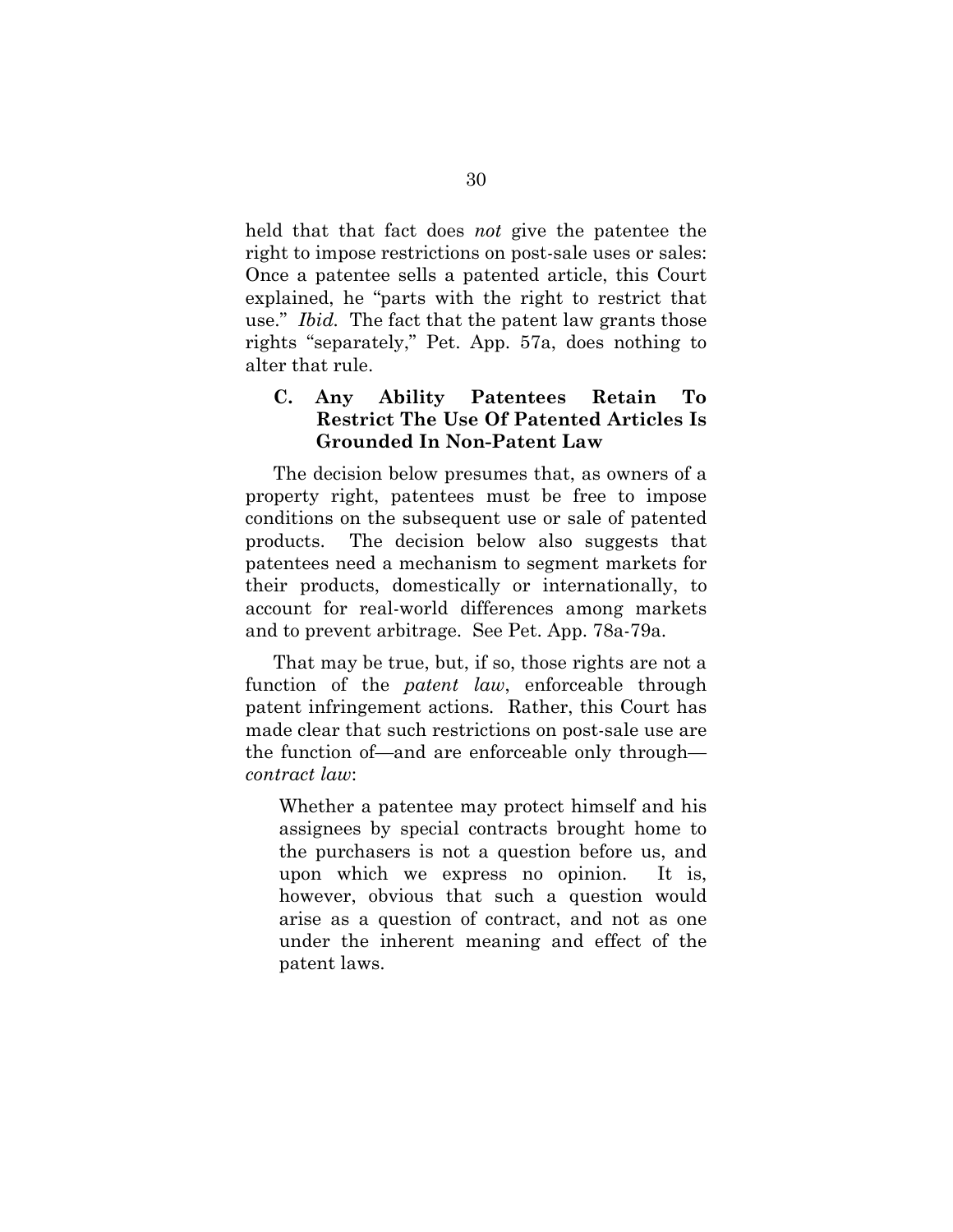*Keeler*, 157 U.S. at 666; see *Quanta*, 553 U.S. at 637 n.7.

What was "obvious" to this Court in 1895 was no longer obvious to the Federal Circuit in 2016. By allowing patentees to use the patent laws to enforce contractual limitations on post-sale uses, the decision below impermissibly extends the scope of the patent monopoly and undermines the bargain that lies at the core of federal patent law.

Such an extension of the patent monopoly is in any event unnecessary to achieve the goals the Federal Circuit sought to promote through the decision below, since patentees can rely on tools other than the patent law to control the use and sale of patented articles. One such tool, of course, is contract law. Indeed, this Court's precedents make clear that, in some circumstances, patentees can place conditions on the conduct of licensees that it cannot place on authorized purchasers.

The decision below rejects the long-established distinction between purchasers and licensees. But that "distinction is a plain one" that has long been recognized by this Court. *Bloomer*, 55 U.S. at 549. Thus, in *General Electric*, the Court reaffirmed that, where a patentee makes an article "and *sells* it, he can exercise no future control over what the purchaser may wish to do with the article after his purchase." 272 U.S. at 489 (emphasis added). "But the question is a different one which arises when we consider what a patentee who grants a *license* to one to make and vend the patented article may do in limiting the *licensee* in the exercise of the right to sell." *Id.* at 489-490 (emphasis added).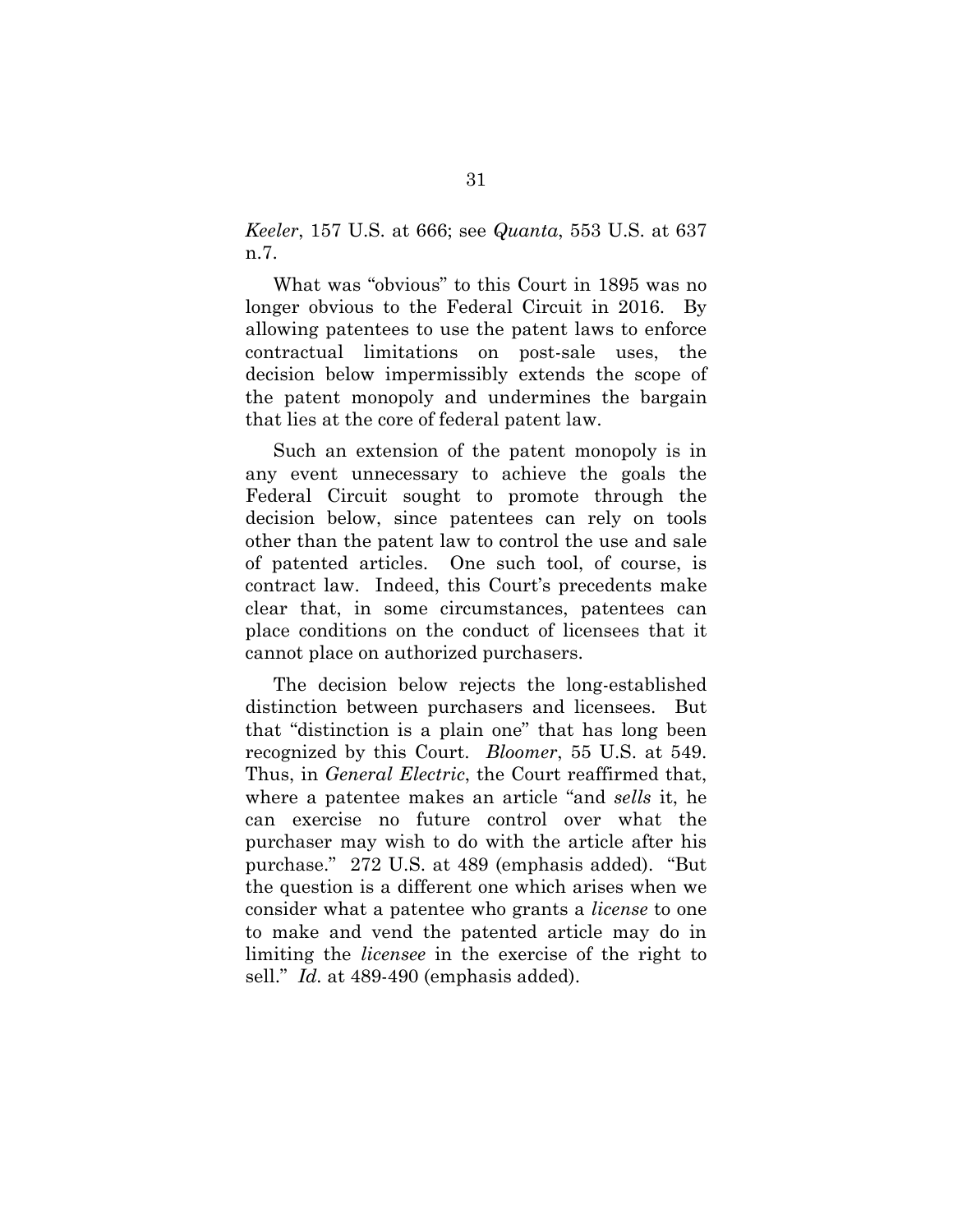This Court's longstanding distinction between sales and licenses is an eminently reasonable one. After all, the first-sale doctrine is just that: generally it applies only after the *sale* of a "particular article." *Bowman*, 133 S. Ct. at 1766 (internal quotation marks omitted). When a patentee himself manufactures and sells an article, there is of course a sale, and that sale is, by definition, authorized. It therefore "puts the article beyond the reach of the monopoly which that patent confers." *Univis*, 316 U.S. at 252.

When a patentee licenses another entity to make and then sell an article, however, there is no sale (yet). The patented article therefore remains within the scope of the patent monopoly—and the patentee is therefore free to impose conditions on the licensee's use or sale of the item covered by the patent. In that situation, the first-sale doctrine is triggered only when the licensee—who stands in the shoes of the patentee—first sells the patented item with the authorization of the patentee. Cf. *Kirtsaeng*, 133 S. Ct. at 1361 (noting that the lessee of a copy will not enjoy the benefit of the copyright first-sale doctrine, but that the purchaser of a copy will).

The fundamental error of the decision below is therefore not that it authorized restrictions on the post-sale use or sale of patented goods. It is that the court of appeals held that *contractual* conditions on the post-sale use of a product can be enforced through the *patent laws*. That distinction matters. Successful patent infringement claims can result in treble damages, attorney's fees, and other remedies that can have disastrous consequences for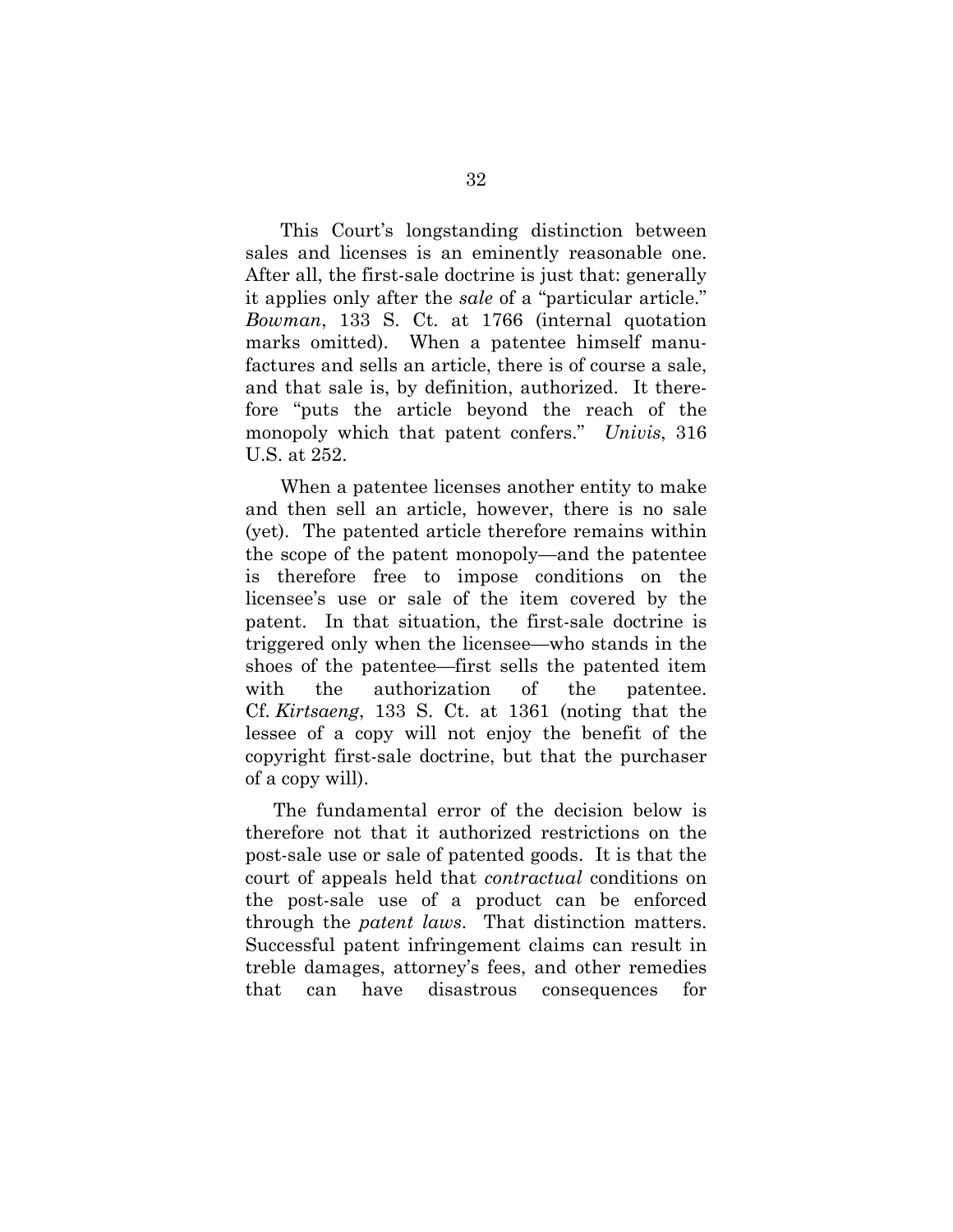unsuspecting downstream businesses and consumers. See 35 U.S.C. §§ 284, 285. This Court should reject the Federal Circuit's dramatic expansion of the patent laws to enforce contractual rights.

#### **D.** *Kirtsaeng***'s International-Exhaustion Rule Applies With Equal Force In The Patent Context**

In *Kirtsaeng*, this Court held that the first-sale doctrine "applies to copies of a copyrighted work lawfully made abroad." 133 S. Ct. at 1355-56. As noted, in reaching that conclusion, this Court observed that the doctrine was rooted in the common law's longstanding hostility to restraints on the alienation of goods. *Id.* at 1363 (citing Lord Coke). According to the decision below, however, *Kirtsaeng* is irrelevant here because "a conclusion about copyright law does not automatically carry over to patent law." Pet. App. 69a (citing *Bobbs-Merrill Co.* v. *Straus*, 210 U.S. 339, 345-46 (1908)). The Federal Circuit therefore reaffirmed its decision in *Jazz Photo*, which held that the first-sale doctrine does not apply to foreign sales of patented articles.

But the question isn't whether conclusions about copyright law *always* compel similar conclusions about patent law. Rather, the question is whether there is any reason to treat copyright law and patent law differently *in a specific context.* And the opinion below provides no valid reason why patent law should diverge from copyright law with respect to international exhaustion. If anything, the chattels addressed by Lord Coke in the 17th century (and subject to the common-law first-sale doctrine) are *more* like patented tools such as printer cartridges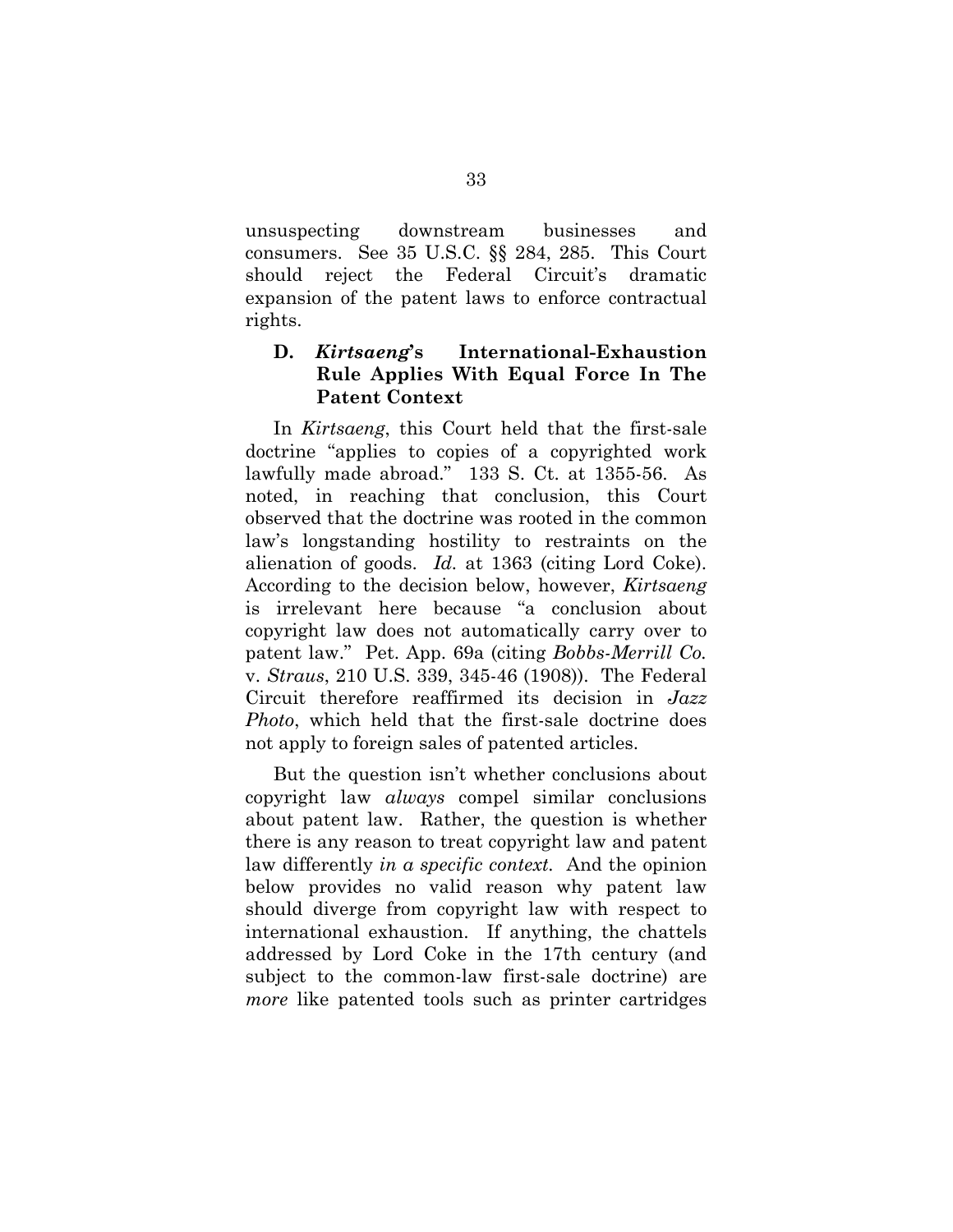than copyrighted books or recordings. See *Straus*, 243 U.S. at 501 (referencing in the patent context Lord Coke's disapproval of restraints on alienation).

The court of appeals made much of the fact that the Copyright Act contains a statutory first-sale doctrine, while the Patent Law does not. But that distinction cuts the other way. In *Kirtsaeng*, this Court determined whether the Copyright Act's firstsale provision modified the doctrine that *already* existed at common law. Here however, there is no statute that expressly delineates the scope of the first-sale doctrine in the patent-law context. Thus, the common-law doctrines relied on by this Court in *Kirtsaeng* apply with even greater force here. And, as the Court explained in *Kirtsaeng*, the "common law [first-sale] doctrine makes no geographic distinctions." 133 S. Ct. at 1363.

The opinion below also attempts to distinguish patent law from copyright law on the ground that the Patent Act—unlike the Copyright Act—confers "broad rights to control sale and use," and grants those various rights "separately as to making, selling, using, etc." Pet. App. 57a; *id.* at 58a. But the Copyright Act *also* grants separate "exclusive rights," including the right to "reproduce" a copyrighted work; "prepare derivative works"; "distribute copies" of a copyrighted work by sale, rental, or lease; and "perform" or "display" copyrighted works publicly. 17 U.S.C. § 106. Under the majority opinion's own framework, then, the same exhaustion rule should apply to authorized sales in the copyright and patent contexts. And that makes good sense given that, as noted above, many products ranging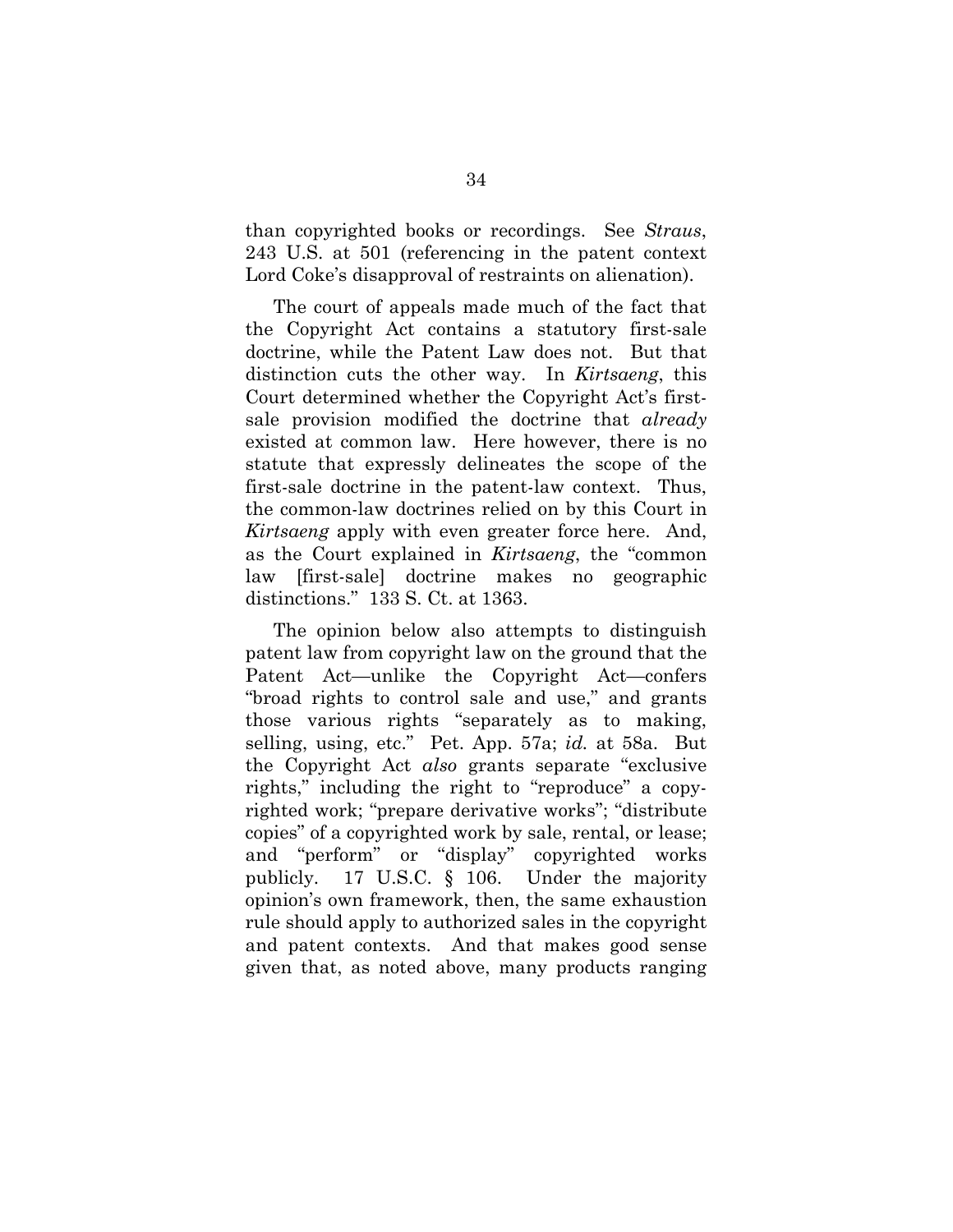from automobiles to personal computers are subject to both copyright and patent protection.

In any event, this Court has already made clear that copyright law and patent law should be treated similarly *with respect to the very issue presented here*—exhaustion based on the sale of a product. In *Bauer*, the Court addressed whether a patentee may limit the price at which future sales of a patented article may be made (after an authorized sale of that article)—a question addressed in the copyright context in *Bobbs-Merrill.* This Court acknowledged that the copyright statute differs from the patent statute, but explained that there nevertheless "is a strong similarity between and identity of purpose in the two statutes"—specifically, that both statutes provide the exclusive right to "vend" articles (or "sell" under the current statutes). *Bauer*, 229 U.S. at 13. Thus, the Court explained, "[t]he sale of a patented article is not essentially different from the sale of a book." *Ibid.*

So too here: The decision below provides no valid reason why the effect of a foreign sale of a patented article (say, the sale of a Nikon camera in Japan) should be treated differently, for purposes of exhaustion, from the foreign sale of a novel by Herzog. As long as the foreign sale was authorized, it exhausts the patentee's right to restrict the purchaser's use or sale of the article. In other words, the same two-step inquiry that applies in the domestic patent exhaustion context also applies in the international exhaustion context: Was there a sale of a patented article, and was it authorized? If so, the patented article "passes to the hands of the